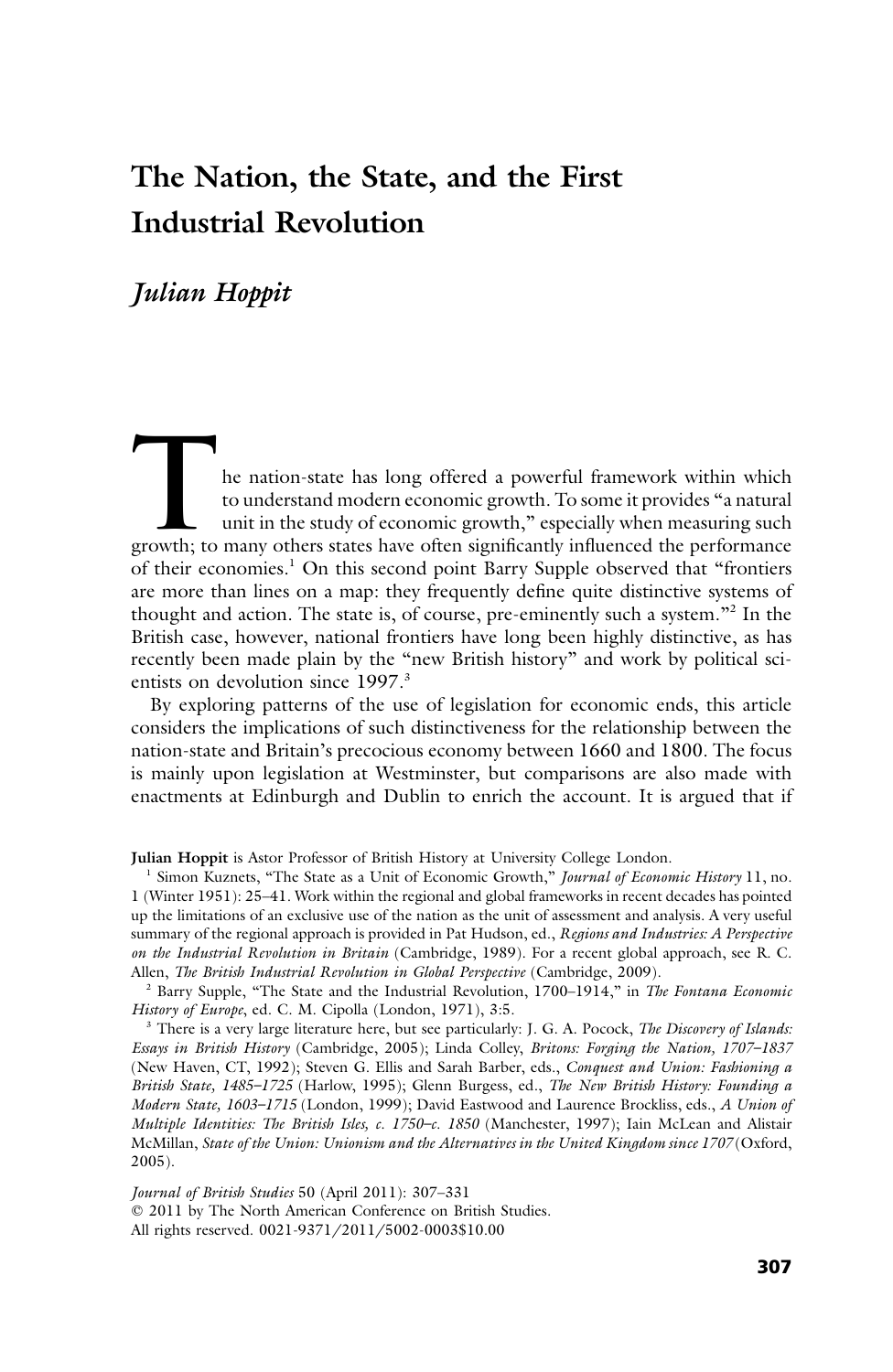some legislation sought to affect the British economy as a whole, the practical application of such legislation often varied between England, Scotland, and Wales. Similarly, public funds, usually with legislative underpinnings, were spent to develop the economies of Ireland and Scotland more directly than was the case in England and Wales. Moreover, such general measures existed alongside many thousand very particular ones, established at the behest of specific propertied interests, that penetrated deep into the interstices of the domestic economy. Here, however, such English interests utilized legislative authority much more readily than their Scottish or Welsh counterparts. Generally the relationship between nation, state, and the first industrial revolution lacked all the clarity one would expect of a composite multinational polity operating amid an unanticipated epochal change.4 That relationship was multifaceted and multilayered, but it also operated differently from one nation to the next within Britain. It may be that such variations in the relationship between political power and economic change is what distinguished the British case, not merely the advent of constitutional monarchy or a heightened attachment to "liberty." This raises doubts about reminted Whig or celebratory accounts of British history promulgated over the past quarter century and incidentally of Britain's supposed exemplary history.

The article begins by considering briefly some of the main broad arguments that have been made about the relationship between the British nation-state and industrialization, including the new Whig accounts. Some national variations in the experience of economic change are then suggested. The heart of the article lies in various counts of patterns of parliamentary legislation relating to economic matters in the period, which leads to a summary of the efforts made at the time to improve "national" economies. Finally, the article concludes by considering the implications of national variations in British practical political economy.

> ---

The existing literature on the relationship between the state and the economy in Britain between 1660 and 1800 has typically not been much concerned with the significance of nationhood, of similarities and differences in the experiences of Britain's three nations.<sup>5</sup> A range of fine studies exists about particular instances when the central state sought to influence the economy. Where they focus upon largely local measures, such as enclosures and turnpike roads, understandably the national dimension has been little considered. But even where scholars have examined legislation that was not locally orientated, they have not often engaged with the national dimension. Fine work by Bob Harris and Patrick O'Brien and

<sup>4</sup> By the "first industrial revolution" I mean that Britain's economy was transformed in ways that involved a profound break with earlier economic arrangements and before other national economies. The case for such a view, albeit with a focus on England, is made very clear in E. A. Wrigley, *Energy and the English Industrial Revolution* (Cambridge, 2010).

<sup>5</sup> For example, the fine survey by Ron Harris largely ignores the national dimension: "Government and the Economy, 1688–1850," in *The Cambridge Economic History of Modern Britain*, ed. Roderick Floud and Paul Johnson, 3 vols. (Cambridge, 2004), 1:204–37. Similarly, despite its title the interesting overview by Lars Magnusson is little concerned with what constituted nations: *Nation, State and the Industrial Revolution: The Visible Hand* (London, 2009).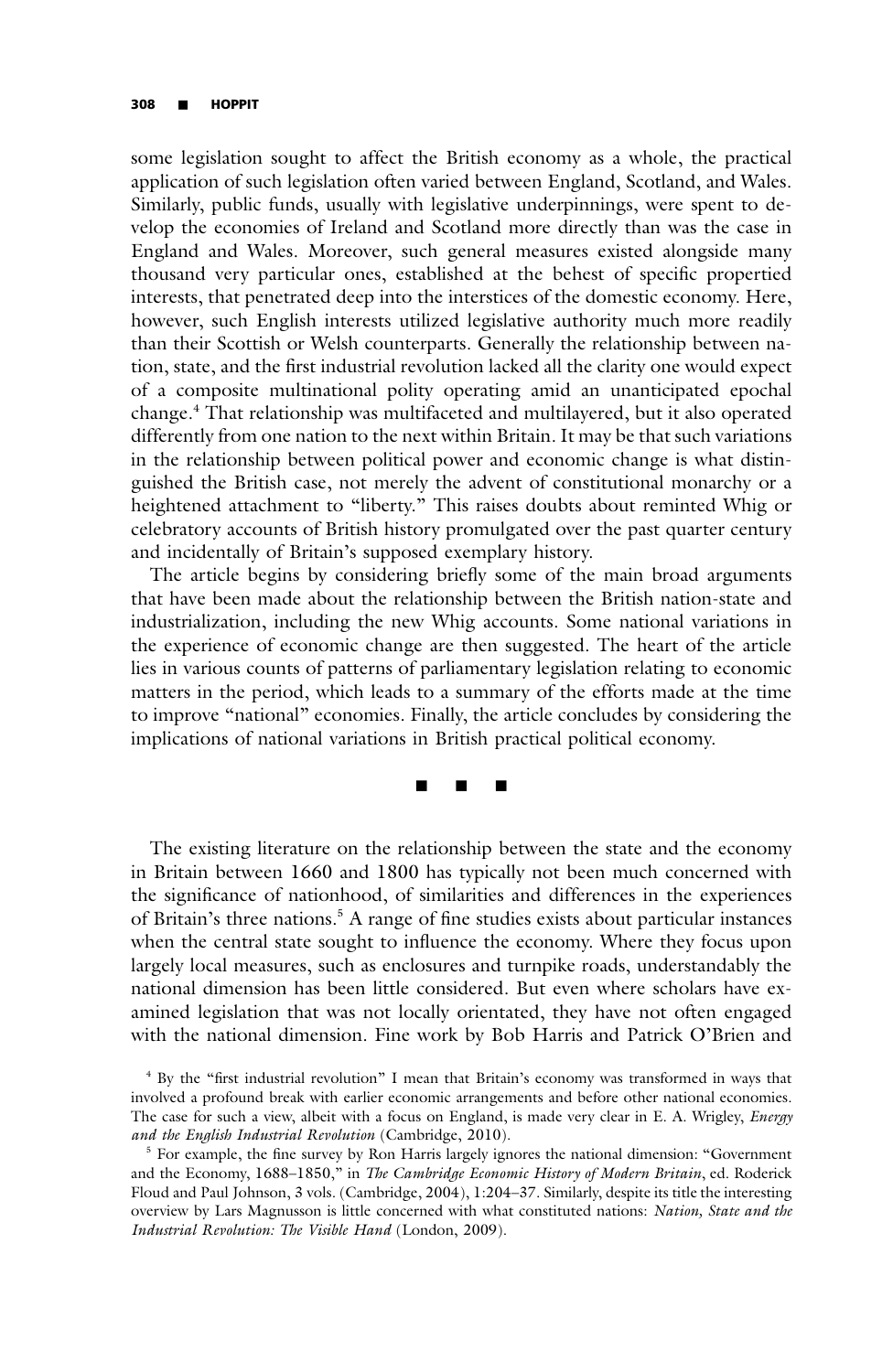his colleagues are unusual in doing so.<sup>6</sup> Similarly, it is often forgotten that John Brewer's brilliant study of the growth of the fiscal-military state concentrated on England, not Britain, as its title made clear.<sup>7</sup> Even mercantilism, often viewed as an expression of economic nationalism, has largely been studied with reference to the English case before 1707 and seamlessly expanded to Britain thereafter. Alternatively, English or British mercantilism is seen as having pursued the same strategic objectives as French or Dutch mercantilism and, consequently, as not nationally distinctive save at the tactical level. $8$  Where national distinctions have been drawn most fruitfully, especially by O'Brien, is in relation to the British state's success in raising revenue and waging war, helping in the process to underpin the expansion of important export markets for British industrial goods.<sup>9</sup> But even here Britain is not usually approached as a multinational polity, and the approach pays little attention to the use of the state's authority to aid growth generated domestically within the important agricultural and service sectors.

The significance of nationhood and the state to economic performance was, of course, considered long and hard in the seventeenth and eighteenth centuries. One strand of this was that in the eighteenth century foreigners began to expatiate upon English exceptionalism (using England and Britain indiscriminately). For example, Johann Archenholz, the Prussian soldier and historian who lived in England between 1769 and 1779, thought that "Great Britain, which cannot naturally be considered, in the balance of Europe, but as belonging to the second order of kingdoms, has been elevated to the rank of one of the first powers in the world by bravery, wealth, liberty, and the happy consequences of an excellent political system."<sup>10</sup> Like so many, he believed that England and Great Britain were synonyms, with a single political system, introduced after the Glorious Revolution of 1688–89, experienced by all, and productive of power and prosperity across the whole island. Anglomaniacs praised the emergence of stable, mixed government,

<sup>6</sup> Bob Harris, *Politics and the Nation: Britain in the Mid-Eighteenth Century* (Oxford, 2002); Trevor Griffiths, Philip Hunt, and Patrick O'Brien, "Scottish, Irish, and Imperial Connections: Parliament, the Three Kingdoms, and the Mechanization of Cotton Spinning in Eighteenth-Century Britain," *Economic History Review* 61, no. 3 (August 2008): 625–50.

<sup>7</sup> John Brewer, *The Sinews of Power: War, Money and the English State, 1688–1783* (London, 1989). As did other important general interpretations of state formation: Philip Corrigan and Derek Sayer, *The Great Arch: English State Formation as Cultural Revolution* (Oxford, 1985); M. J. Braddick, *State Formation in Early Modern England, c. 1550–1700* (Cambridge, 2000).

<sup>8</sup> For introductions to the large literature, see Jacob Viner, *Studies in the Theory of International Trade* (New York, 1937); D. C. Coleman, ed., *Revisions in Mercantilism* (London, 1969); Lars Magnusson, *Mercantilism: The Shaping of an Economic Language* (London, 1994); Istvan Hont, *Jealousy of Trade: International Competition and the Nation-State in Historical Perspective* (Cambridge, MA, 2005).

<sup>9</sup> For good summaries of his valuable approach, P. K. O'Brien, "The Britishness of the First Industrial Revolution and the British Contribution to the Industrialization of 'Follower Countries' on the Mainland, 1756–1914," *Diplomacy and Statecraft* 8, no. 3 (November 1997): 48–67, and "Inseparable Connections: Trade, Economy, Fiscal State, and the Expansion of Empire, 1688–1815," in *The Oxford History of the British Empire*, ed. W. R. Louis, 5 vols. (Oxford, 1998–2001), 2:54–77.

<sup>10</sup> J. W. Archenholz, *A Picture of England* (London, 1789), 2:190; Michael Maurer, "Germany's Image of Eighteenth-Century England," in *Britain and Germany Compared: Nationality, Society and Nobility in the Eighteenth Century*, ed. Joseph Canning and Hermann Wellenreuther (Göttingen, 2001), 13–36.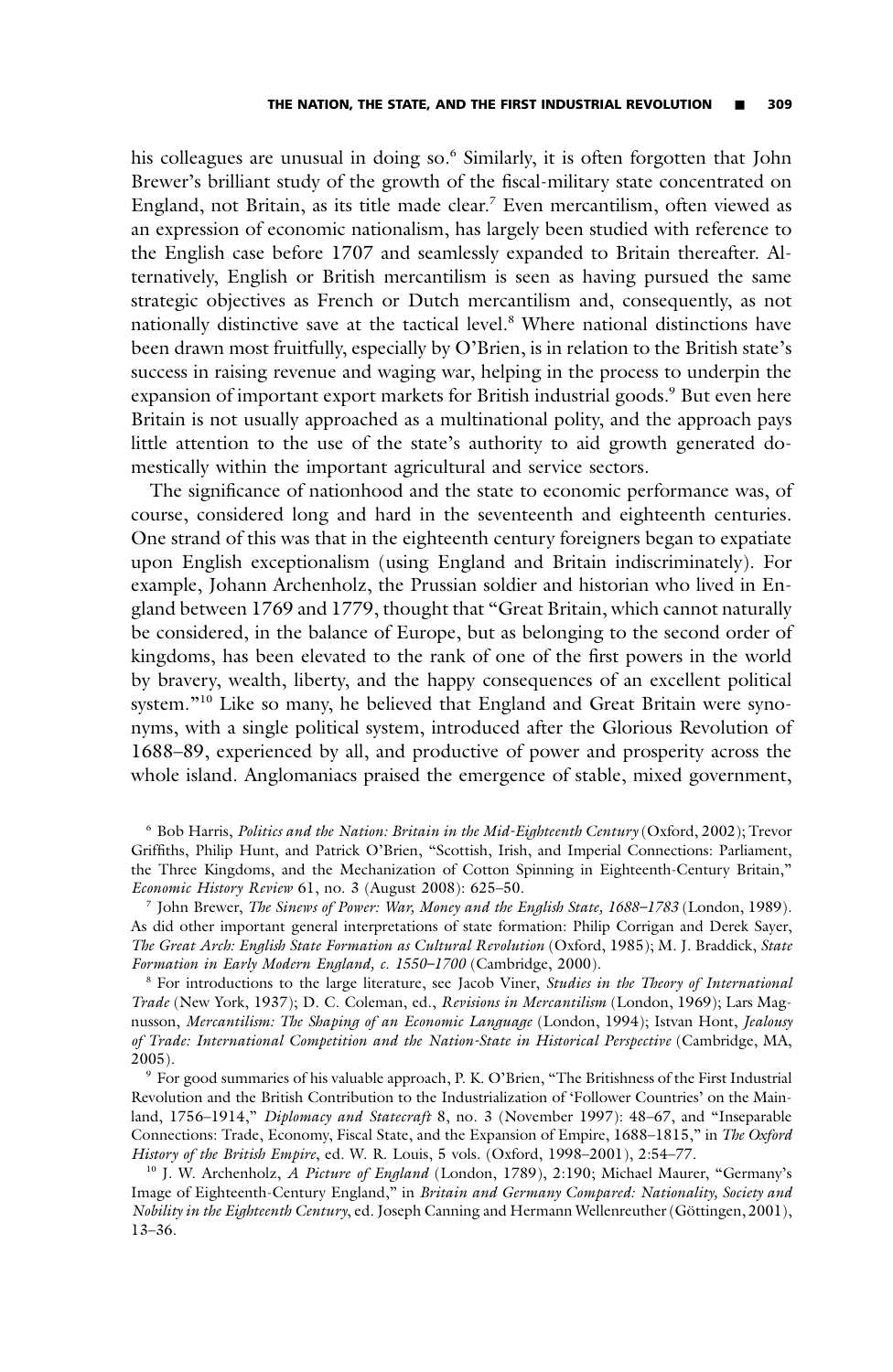the extent of entrepreneurialism, and the flexible and open nature of British thought.<sup>11</sup>

Such views sat easily enough with Herbert Butterfield's description of the Whig interpretation of history: that England was a favored nation, which progressed because of an attachment to liberty.<sup>12</sup> Such an interpretation was never as dominant as is often supposed and by 1930 had been sufficiently challenged for W. C. Sellar and R. J. Yeatman brilliantly to mock its glib pieties in *1066 and All That*. But historical fashions do sometimes go round in circles, and in the past quarter century a number of prominent scholars and public figures have declaimed upon the supposedly exceptional national aspects of economic change in England or Britain. This has taken two main forms.

A few have emphasized the importance of nationhood, national identity, or nationalism in explaining Britain's early industrialization. David Landes has argued that "Britain had the early advantage of being a nation . . . a self-conscious, selfaware unit characterized by common identity and loyalty and by equality of civil status."13 Liah Greenfeld, in a prizewinning (though controversial) book published in 2001, took this further and argued that Britain's "rise was in the nature of a miracle" that is best explained by the fact that "Nationalism first appeared in England... which it was the only one to possess for some two centuries," and this appearance "liberated natural economic energies from the constraining tutelage of ethical considerations and social concerns, and therefore . . . did not inhibit economic growth."<sup>14</sup>

Such views of nationhood tend to focus upon England or to elide distinctions between England and Britain. Moreover, while Colley has shown some ways in which ideas of Britishness developed after 1707, Graeme Morton has illustrated the danger that "Whiggish principles of state formation have masked national tensions which have never yet been eradicated."<sup>15</sup> There was plenty of evidence

<sup>11</sup> Paul Langford, "Introduction: Time and Space," in *The Eighteenth Century: 1688–1815*, ed. Paul Langford (Oxford, 2002), 9; Giorgio Riello and P. K. O'Brien, "Reconstructing the Industrial Revolution: Analyses, Perceptions and Conceptions of Britain's Precocious Transition to Europe's First Industrial Society," LSE Working Papers in Economic History 84/04 (London School of Economics and Political Science, Department of Economic History, London, 2004); Josephine Grieder, *Anglomania in France, 1740–1789: Fact, Fiction, and Political Discourse* (Geneva, 1985); François Crouzet, *Britain Ascendant: Comparative Studies in Franco-British Economic History* (Cambridge, 1990), chap. 4; Robert Tombs and Isabelle Tombs, *That Sweet Enemy: The French and the British from the Sun King to the Present* (New York, 2006), 84.

<sup>12</sup> Herbert Butterfield, *The Whig Interpretation of History* (London, 1931). English ideas of their national exceptionalism were reasonably well developed by 1600; surveyed in Keith E. Wrightson, "Kindred Adjoining Kingdoms: An English Perspective on the Social and Economic History of Early Modern Scotland," in *Scottish Society, 1500–1800*, ed. R. A. Houston and I. D. Whyte (Cambridge, 1989), 246–50.

<sup>13</sup> David S. Landes, *The Wealth and Poverty of Nations: or Why Some Are So Rich and Some So Poor* (New York, 1998), 219.

<sup>14</sup> Liah Greenfeld, *The Spirit of Capitalism: Nationalism and Economic Growth* (Cambridge, MA, 2001), 22–24. Greenfeld considers English nationalism but British economic performance. There is a fine critical review of this book by Andre Wakefield in the *Journal of Modern History* 75, no. 4 (December 2003): 926–28. See also Liah Greenfeld's *Nationalism: Five Roads to Modernity* (Cambridge, MA, 1992).

<sup>15</sup> Colley, *Britons*; Graeme Morton, *Unionist-Nationalism: Governing Urban Scotland, 1830–1860* (East Linton, 1999), 4.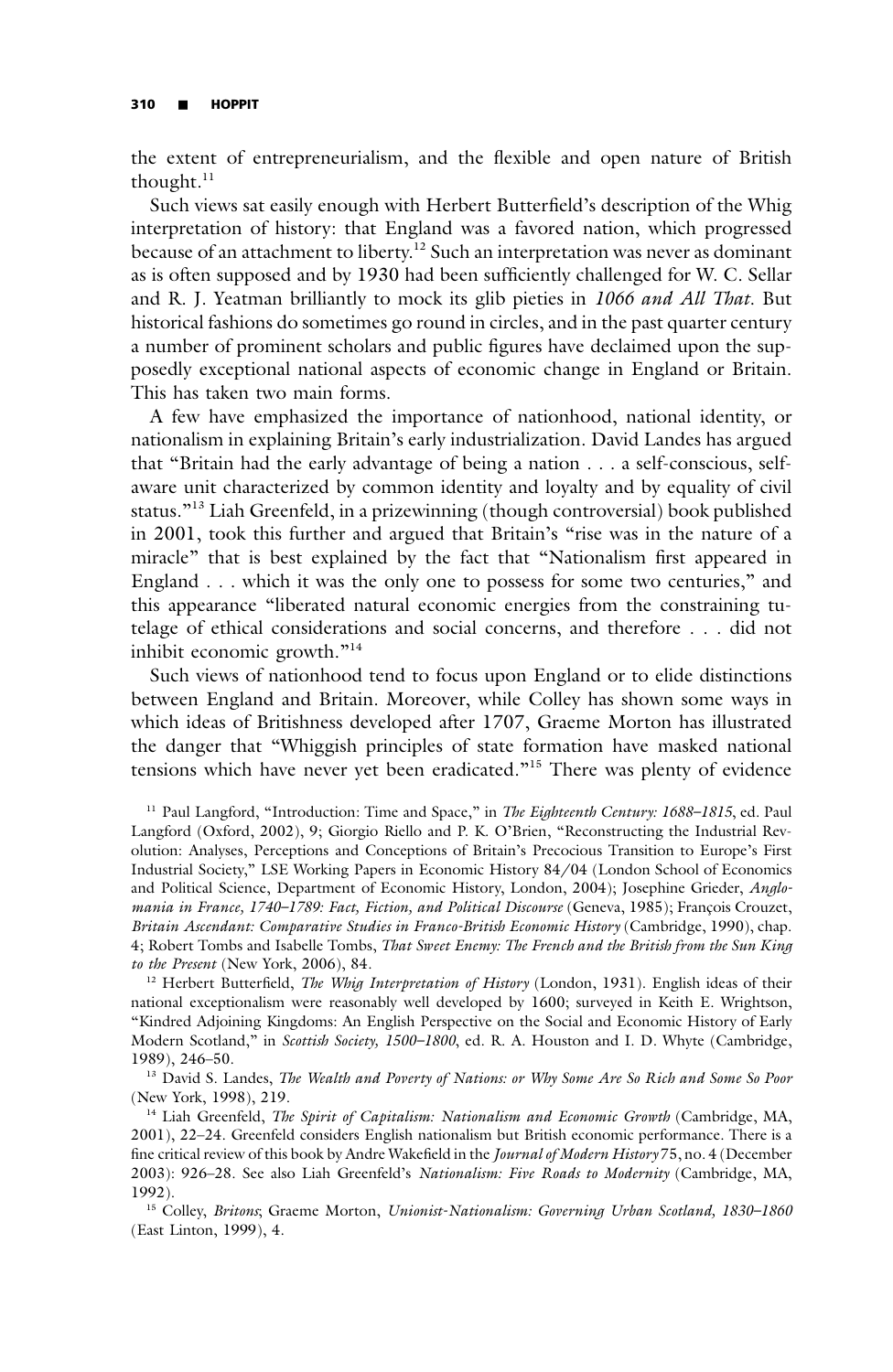in the eighteenth century of such tensions, but some also noted differences in the intensity of national identity across the three kingdoms. In 1750, for example, Sir James Lowther believed that the Irish and the Scotch "are both more national than the English."16 After 1707 many English and Scots had different ideas of what Britain was: most Scots saw themselves as both Scottish and British, but most English made little distinction between England and Britain.<sup>17</sup> No less importantly, Ireland, both as "other" and then, from 1801, as part of the United Kingdom, further muddied the waters of national identity in Britain. Nationhood and national identity in Britain have been so uncertain since at least the seventeenth century that they are not concepts that can be employed to understand the emergence of the first industrial revolution in any reasonably testable way.

A second conventional argument about the national exceptionalism of the first industrial revolution has considered the implications of constitutional developments, along two main lines. At the most general level there are views such as Thomas Sowell's that Britain's early economic transformation happened when it did because Britain had established before almost everywhere else "a framework of law and government that facilitated economic transactions," particularly by pioneering the establishment of "freedom."18 Yet, as David Armitage has noted, "Though it has been argued that the Glorious Revolution represented the victory of law, liberty and localism against absolutism, subordination and centralisation, this perspective is only true of England and, possibly, the American mainland colonies."19 The politics and teleology behind arguments such as Sowell's are highlighted in Gordon Brown's identification of a "golden thread" of liberty running through British history, as well as the view of the then recently retired Chairman of the Federal Reserve, Alan Greenspan, that the most "free" of the leading modern economies "all have roots in Britain."<sup>20</sup> Such views bring to mind Condorcet's warning of the dangers of circular reasoning, whereby "liberty will be no more, in the eyes of an avid nation, than the necessary condition for the security of financial operations."<sup>21</sup>

The second line of constitutional exceptionalism has emphasized how the Glorious Revolution led to a more powerful state that was better able to protect and project the nation's interests, while securing property rights at home in ways

<sup>&</sup>lt;sup>16</sup> Quoted in Christopher A. Whatley, *Scottish Society, 1707-1830: Beyond Jacobitism, Towards Industrialization* (Manchester, 2000), 118.

<sup>&</sup>lt;sup>17</sup> T. C. Smout, "Problems of Nationalism, Identity and Improvement in Later Eighteenth-Century Scotland," in *Improvement and Enlightenment*, ed. T. M. Devine (Edinburgh, 1989), 5–8. See also the works cited in n. 3 above.

<sup>18</sup> Thomas Sowell, *Conquests and Cultures: An International History* (New York, 1998), 32, 87. Similarly, Douglass C. North, "The Paradox of the West," in *The Origins of Modern Freedom in the West*, ed. R. W. Davis (Stanford, CA, 1995), 8.

<sup>&</sup>lt;sup>19</sup> David Armitage, "The Political Economy of Britain and Ireland after the Glorious Revolution," in *Political Thought in Seventeenth Century Ireland: Kingdom or Colony*, ed. Jane Ohlmeyer (Cambridge, 2000), 231–32.

<sup>&</sup>lt;sup>20</sup> Brown noted this "golden thread" through British history since Magna Carta in speeches in 2006 and 2007. It is restated in his introduction to Gertrude Himmelfarb, *The Roads to Modernity: The British, French and American Enlightenments* (London, 2008), xii. A critical view of Brown's motives is in Tom Nairn, *Gordon Brown: Bard of Britishness* (Cardiff, 2006). Alan Greenspan, *The Age of Turbulence: Adventures in a New World* (New York, 2007), 276.

<sup>21</sup> Quoted in Emma Rothschild, "Condorcet and the Conflict of Values," *Historical Journal* 39, no. 3 (September 1996): 684.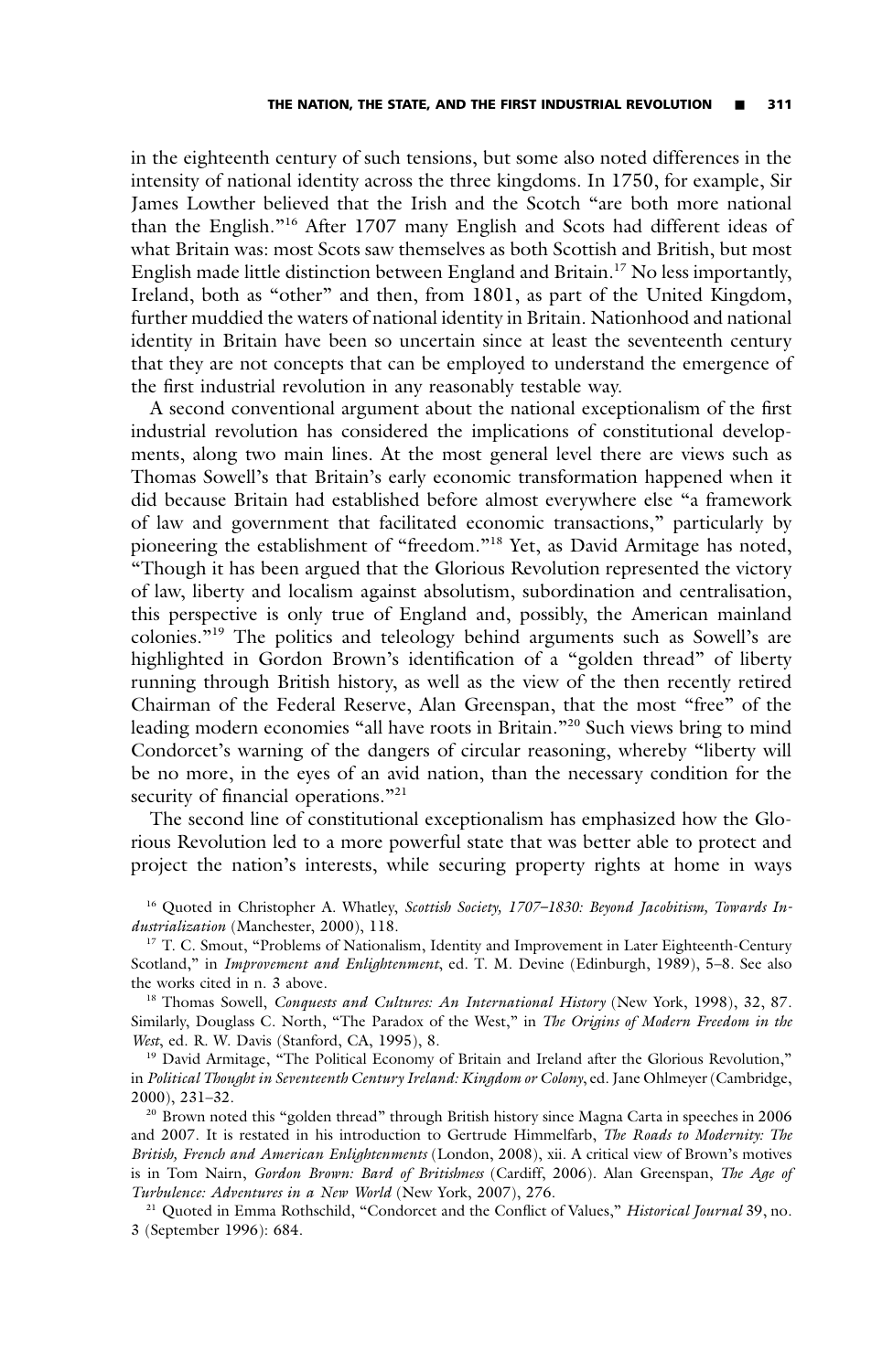conducive to capitalist enterprise.<sup>22</sup> For example, in an article that has been very influential among some economic historians, economists, and political scientists, D. C. North and Barry R. Weingast argue that the Glorious Revolution firmly established property rights and balanced the interests of crown and parliament. This led to the transformation of public finances, allowing Britain to rise as France fell, so that "in 1765 France was on the verge of bankruptcy while England was on the verge of the Industrial Revolution."<sup>23</sup> In a similar vein, Niall Ferguson has argued that Britain led the way in providing the best institutional arrangements for the accumulation of power and wealth: "It was in the eighteenth century that the British state developed the peculiar institutional combination of bureaucracy, parliament, debt and bank that enabled Britain at once to empire-build and to industrialize."<sup>24</sup>

Such approaches operate at a fairly high level of generalization, being concerned with governmental measures only and are usually untroubled by whether the experiences of England and Britain were one and the same under the revolution constitution. On this latter point historians of Ireland and Scotland have naturally been more inquisitive, exploring the implications for economic development in those nations of the union of crowns of 1603 and, more particularly, the parliamentary unions of 1707 and 1801. Such approaches have particularly considered the consequences of the level and conditions of access to English or British domestic and imperial markets before and after the unions, including the protection afforded by British armed forces. These considerations are commonly weighed against the importance of factors endogenous to Scotland and Ireland, including the survival after union of institutions distinctive to both.<sup>25</sup> This article builds upon such approaches by looking at patterns of parliamentary legislation that directly related to the economy. But it is important to begin by recalling some broad

<sup>22</sup> Such arguments build upon major studies of the growth of the British state's power dating back to Dickson. P. G. M. Dickson, *The Financial Revolution in England: A Study in Public Credit, 1688–1756* (London, 1967); Peter Mathias and P. K. O'Brien, "Taxation in Britain and France, 1715–1810: A Comparison of the Social and Economic Incidence of Taxes Collected for the Central Government," *Journal of European Economic History* 5, no. 3 (Winter 1976): 601–50; Brewer, *Sinews of Power*; N. A. M. Rodger, *The Command of the Ocean: A Naval History of Britain, 1649– 1815* (London, 2004).

<sup>23</sup> D. C. North and Barry R. Weingast, "Constitutions and Commitment: The Evolution of Institutions Governing Public Choice in Seventeenth-Century England," *Journal of Economic History* 49, no. 4 (December 1989): 830–31. They acknowledged, at 804 n. 1, that since they emphasize "the problems the winners (the Whigs) sought to solve, it necessarily contains strong elements of 'Whig' history."

<sup>24</sup> Niall Ferguson, *The Cash Nexus: Money and Power in the Modern World, 1700–2000* (London, 2001), 20.

<sup>25</sup> For recent views of Scotland: Whatley, *Scottish Society*, especially chap. 3; T. M. Devine, "The Modern Economy: Scotland and the Act of Union," in *The Transformation of Scotland: The Economy since 1700*, ed. T. M. Devine, C. H. Lee, and G. C. Peden (Edinburgh, 2005), 13–33. The economic context of the Union negotiations have long been emphasized. See the references in two recent major interpretations: C. A. Whatley and Derek J. Patrick, *The Scots and the Union* (Edinburgh, 2006); Allan I. Macinnes, *Union and Empire: The Making of the United Kingdom in 1707* (Cambridge, 2007). For a penetrating review of these, see Bob Harris, "The Anglo-Scottish Treaty of Union, 1707 in 2007: Defending the Revolution, Defeating the Jacobites," *Journal of British Studies* 49, no. 1 (January 2010): 28–46. On Ireland, see L. M. Cullen, *An Economic History of Ireland since 1660* (London, 1972).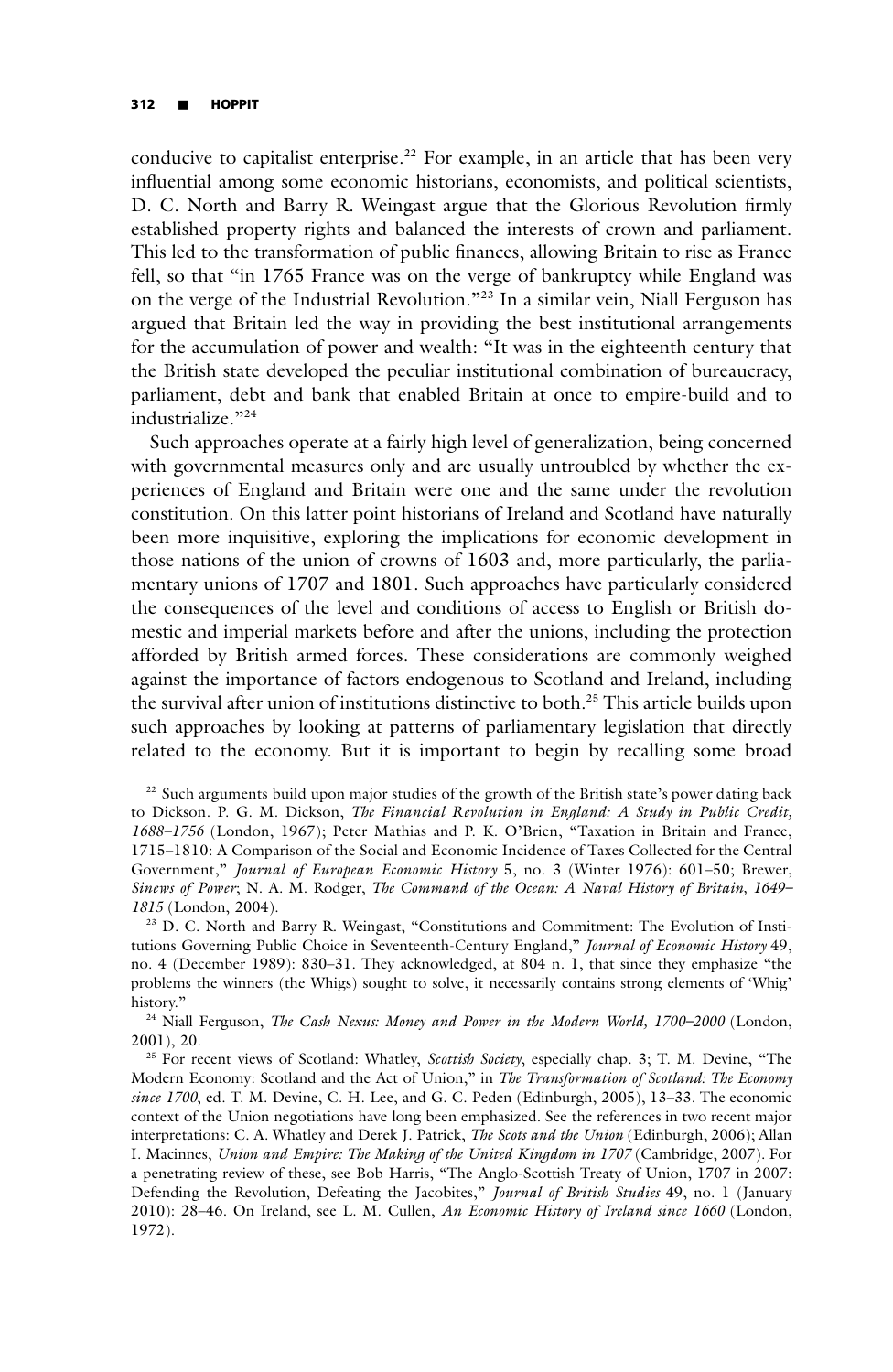|                                 | England |      | Ireland Scotland | Wales | Total |
|---------------------------------|---------|------|------------------|-------|-------|
| Population (millions):          |         |      |                  |       |       |
| 1700                            | 5.0     | 1.8  | 1.1              | .4    | 8.3   |
| 1801                            | 8.4     | 5.2  | 1.6              | .6    | 15.8  |
| 1851                            | 16.9    | 6.6  | 2.9              | 1.0   | 27.4  |
| Compound annual rate of growth: |         |      |                  |       |       |
| 1700-1801                       | .51     | 1.07 | .40              | .29   | .64   |
| 1801-51                         | 1.42    | .46  | 1.18             | 1.25  | 1.12  |
| % total:                        |         |      |                  |       |       |
| 1700                            | 60.5    | 21.7 | 13.0             | 4.7   | 100.0 |
| 1801                            | 53.1    | 33.2 | 10.2             | 3.7   | 100.0 |
| 1851                            | 61.8    | 23.9 | 10.6             | 3.7   | 100.0 |
| Territorial size:               |         |      |                  |       |       |
| Acres (millions)                | 32.2    | 20.8 | 20.1             | 5.1   | 78.3  |
| % total                         | 41.2    | 26.7 | 25.6             | 6.5   | 100.0 |
| Acres per person:               |         |      |                  |       |       |
| 1700                            | 6.4     | 11.6 | 18.7             | 13.1  | 9.4   |
| 1801                            | 3.9     | 4.0  | 12.5             | 8.7   | 5.0   |
| 1851                            | 1.9     | 3.2  | 6.9              | 5.1   | 2.9   |

**Table 1—Population Size in Britain and Ireland, 1700–1851**

Sources.—For populations for England 1700, Scotland 1801 and 1851, and Ireland 1801 and 1851, see B. R. Mitchell, *British Historical Statistics* (Cambridge, 1988), 7, 11. For England and Wales, 1801 and 1851, see *British Parliamentary Papers* (*BPP*), 1852–53, vol. 86; and for the 1851 census of Great Britain, number of inhabitants, see *BPP*, 1801–51, vol. 2. For Ireland 1700 and Scotland 1700, see R. A. Houston, *The Population History of Britain and Ireland, 1500–1750* (Basingstoke, 1992), 29, 30. For Wales 1700, see John Williams, *Digest of Welsh Historical Statistics*, 2 vols. (Cardiff, 1985), 1:6.

differences in the experience of economic change in Britain and Ireland in the period.

#### ---

It should be noted that the conventional estimates for economic performance, national income or product, exist for Britain but not, for want of evidence, separately for England, Scotland, and Wales. But an alternative demographic approach that considers changes in population size, urbanization, and the size of the agricultural labor force, powerfully developed by Wrigley, offers a way through this impasse.<sup>26</sup> Save for England, statistics of population growth and urbanization in Britain and Ireland before the first census in 1801 should be considered as rough estimates or best guesses, but nonetheless, as table 1 shows, the numbers are very suggestive.

England comprises just over 40 percent of the total surface area of Britain and Ireland. Yet, in 1700 it had over 60 percent of the population of those islands, giving it a population density of about twice that of Ireland and Wales and three times that of Scotland. Though the population of all four nations grew in the eighteenth century, about 46 percent of the total growth took place in Ireland.

<sup>26</sup> E. A. Wrigley, "Urban Growth and Agricultural Change: England and the Continent in the Early Modern Period," *Journal of Interdisciplinary History* 15, no. 4 (Spring 1985): 683–728.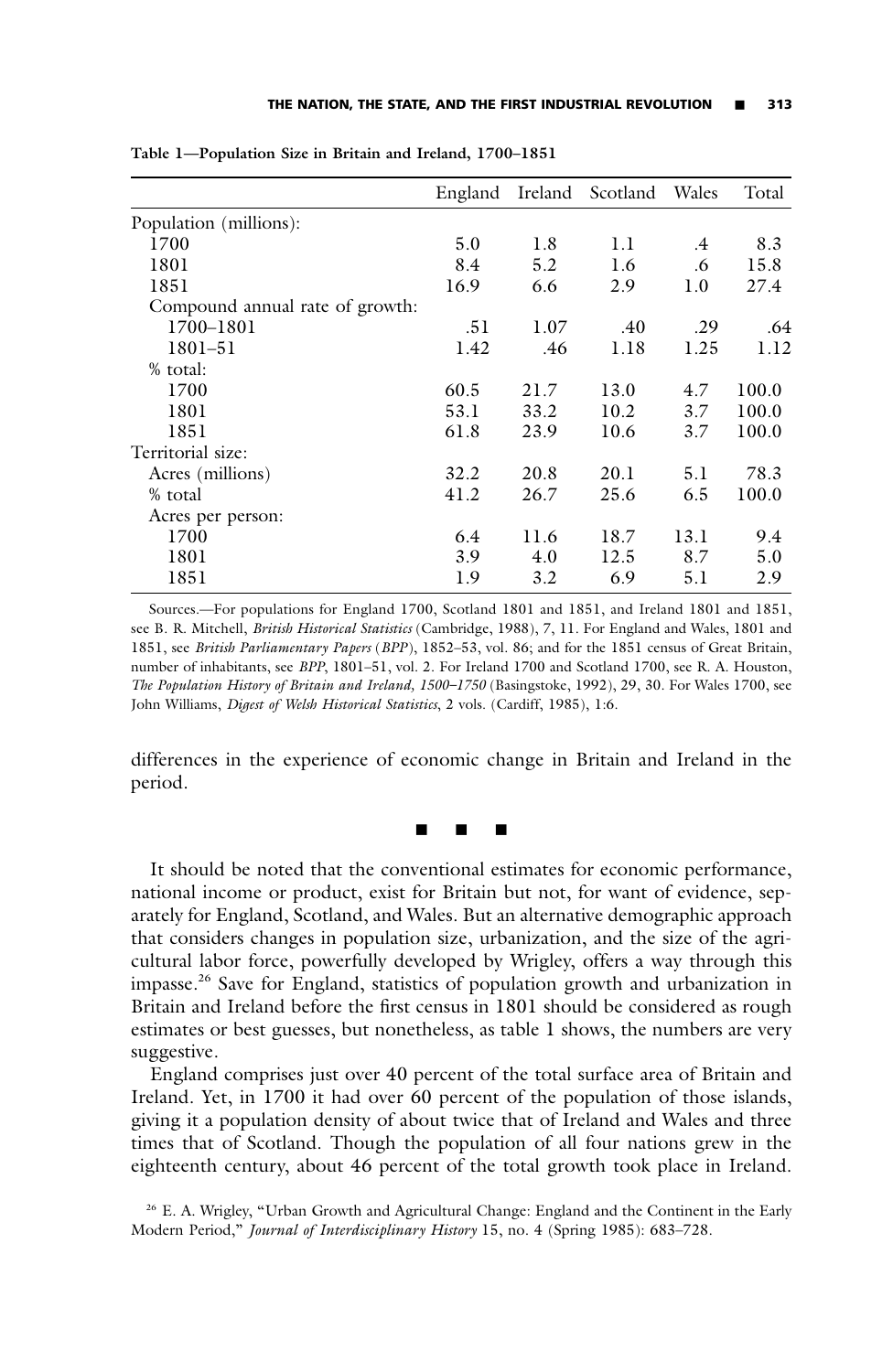|      | England | Ireland | Scotland | Wales |
|------|---------|---------|----------|-------|
| 1700 | 13.4    | 5.3     | 5.3      | .0    |
| 1801 | 24.0    | 7.4     | 17.3     |       |
| 1851 | 45.1    | 10.6    | 32.0     | 11.7  |

**Table 2—Proportion of National Population in Towns of at Least 10,000 in Britain and Ireland, 1700–1851**

Sources.—For England 1700 and 1800, see E. A. Wrigley, *People, Cities and Wealth: The Transformation of Traditional Society* (Oxford, 1987), 177. For Scotland and Ireland 1700 and 1800, see I. D. Whyte, "Scottish and Irish Urbanisation in the Seventeenth and Eighteenth Centuries: A Comparative Perspective," in *Conflict, Identity and Economic Development: Ireland and Scotland, 1600–1939*, ed. S. J. Connolly, R. A. Houston, and R. J. Morris (Preston, 1995), 16. For England and Scotland 1851, see Lynn Hollen Lees, "Urban Networks," in *The Cambridge Urban History of Britain*, ed. Peter Clark (Cambridge, 2000), 3:70. For Ireland 1851, see W. E. Vaughan and A. J. Fitzpatrick, eds., *Irish Historical Statistics: Population, 1821–1971* (Dublin, 1978), 3, 28–40. Wales 1700 is a guess on the basis that the largest Welsh town in 1801 was Swansea with 10,117; for Wales 1801 and 1851, see John Williams, *Digest of Welsh Historical Statistics*, 2 vols. (Cardiff, 1985), 1:62–65.

Strikingly, by the first census of 1801 England and Ireland were equally densely populated, both about two and three times as densely populated as Wales and Scotland, respectively. Over the next half century, the populations of England, Scotland, and Wales each roughly doubled, but terrible famine in Ireland in the 1840s reversed its growth, though it was still the second most densely populated of the four nations in 1851. Despite significant absolute growth, the share of both Scotland and Wales of the total population of Britain and Ireland was slightly smaller in 1851 than in 1700.

This picture of demographic change can be refined a little by considering patterns of urbanization (see table 2).<sup>27</sup> Ireland's exploding population in the eighteenth century was associated with only modest urbanization. In contrast, the less rapid population growth in England and Scotland took place with considerable growth of their great towns and cities. Notably, by 1851 Scotland was the least densely populated of the four nations but the second most urbanized. Wales, however, changed little in the eighteenth century in terms of either total population or its distribution. But in the first half of the nineteenth century, its population doubled, and rapid urbanization had begun.

Such figures of population and its distribution show that the timing and patterns of economic change in Britain and Ireland varied from nation to nation—and, of course, from region to region, though there is not room here to develop that analysis. In the context of the concerns of this article, the contrast in the eighteenth century between Ireland and Wales is worth noting. Ireland's population grew vigorously, but that of Wales did not. Ireland urbanized somewhat, Wales hardly at all. Without the benefit of hindsight, it might be wondered which economy was the more vibrant in 1800. Similarly, it is clear that English and Welsh economic development took very different paths before 1801, despite the two nations sharing

 $27$  The threshold of 10,000 persons for a town used here is, of course, a high one, and somewhat different patterns might be uncovered if lower thresholds were used.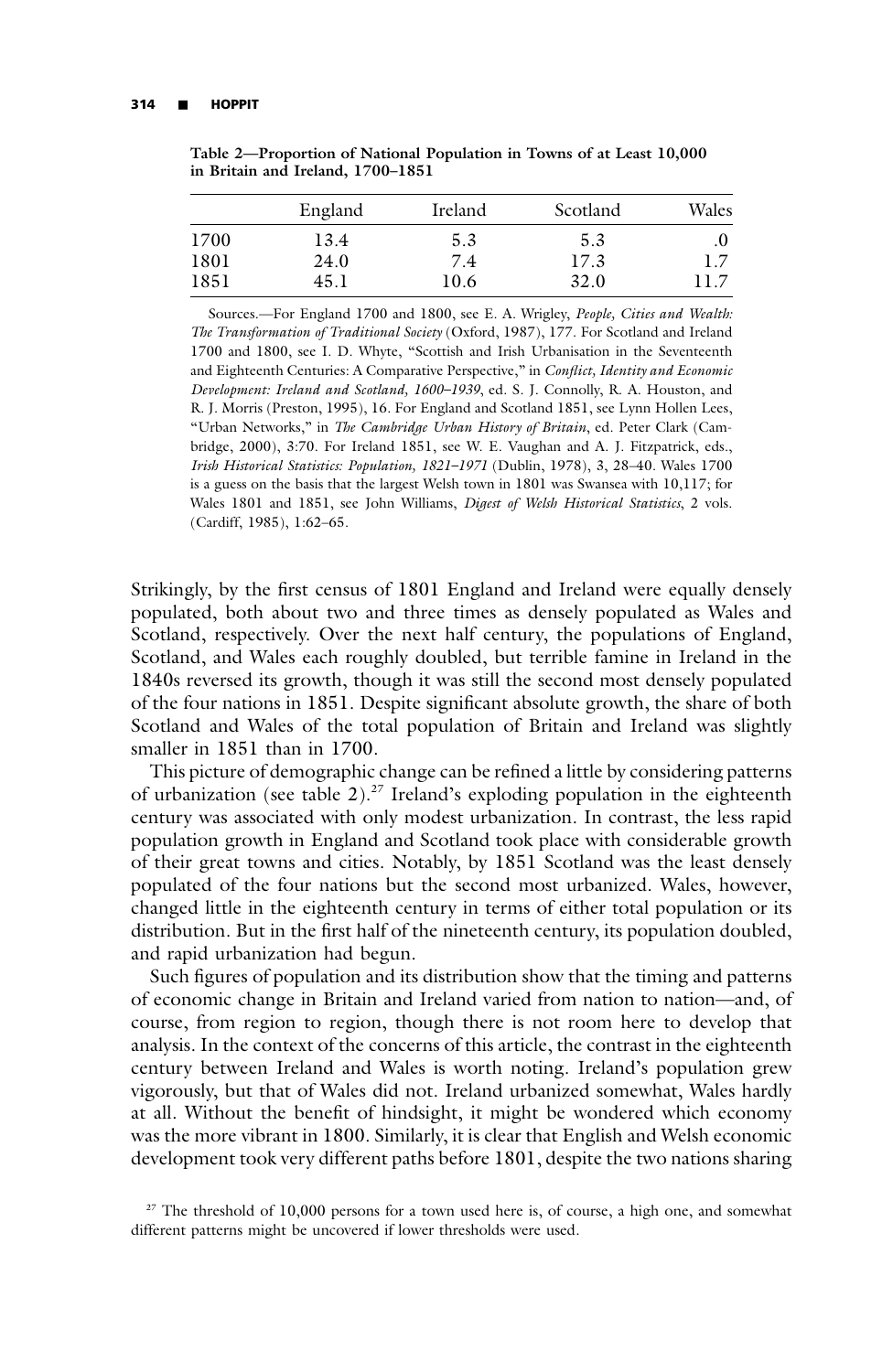the same government. How, then, did parliaments legislate for economic change across all four nations between 1660 and 1800?

#### ---

Building upon earlier work done partly in collaboration with Joanna Innes, counts of numbers and types of legislation are used to begin to explore the relationship between the state and the economy. It is easy enough to identify the 18,761 acts passed by the parliaments at Edinburgh from 1660 to 1707 and at Dublin and Westminster from 1660 to 1800.<sup>28</sup> Most acts can also be categorized in terms of subject matter or where they were to apply, not least because most were so specific, not that there is one agreed way of categorizing the subject matter of acts, and some acts might straddle categories. Additionally, the true meanings of others might require more research than has been undertaken.<sup>29</sup> Furthermore, interpreting counts produced within any given categorization may not be straightforward. Joel Hurstfield nicely hinted at the dangers when questioning G. R. Elton's enumeration of Thomas Cromwell's legislative fertility under Henry VIII when he observed that "I am myself reluctant to attempt to measure the quality of parliamentary government by weight."<sup>30</sup> Of course, one act might be momentous, the other fairly trivial. Plainly acts such as the 1689 Corn Law were significant in ways in which a private estate act never was, but by keeping this in view, there are meaningful patterns that can be identified that help to shed distinctive light on the relationship in Britain (and Ireland) between parliaments and the economy, of its multifaceted nature and the extent of national variation within Britain. Initially those findings are presented in a largely descriptive way; the following section then seeks to explain the findings and tease out their significance.

Unquestionably, Westminster's capacity to enact legislation expanded dramatically after  $1688$ , indeed, to an extent that is still underappreciated.<sup>31</sup> In the ten parliamentary sessions before then only 10 percent of attempts to obtain an act succeeded. Thereafter regular, predictable, much better-ordered sessions saw the success rate change profoundly, so that for most of the eighteenth century it was around 75 percent. This contributed to an explosion in the numbers of enactments. In the previous 200 years some 2,700 acts had been passed. In the period between

<sup>28</sup> For acts passed at Dublin, see *The Statutes at Large, Passed in the Parliaments Held in Ireland*, 21 vols. (Dublin, 1786–1804). Short titles of both public and private acts prior to 1799 are listed in the index volume, vol. 8. Private acts for 1799 and 1800 have been taken from *Journals of the House of Commons of . . . Ireland*, vols. 18–19 (1796–1800). For Edinburgh, see *The Acts of the Parliaments of Scotland*, 12 vols. (Edinburgh, 1820–75). Sources for acts passed at Westminster are *Statutes at Large*, ed. Owen Ruffhead, 18 vols. (London, 1769–1800). Research for this article was undertaken before the completion of both the *Irish Legislation Database* at http://www.qub.ac.uk/ild/ and the *Records of the Parliaments of Scotland Prior to 1707* at http://www.rps.ac.uk/.

<sup>29</sup> Because of the numbers involved, most acts have been categorized on the basis of their short title. For some questions about the categories employed, see Henry Horwitz, "Changes in the Law and Reform of the Legal Order: England (and Wales) 1689–1760," *Parliamentary History* 21, no. 3 (November 2002): 314–15.

<sup>30</sup> Joel Hurstfield, *Freedom, Corruption and Government in Elizabethan England* (London, 1973), 32.31 Julian Hoppit, "Patterns of Parliamentary Legislation, 1660–1800," *Historical Journal* 39, no. 1

(March 1996): 109–31; Julian Hoppit, ed., *Failed Legislation, 1660–1800, Extracted from the Commons and Lords Journals* (London, 1997).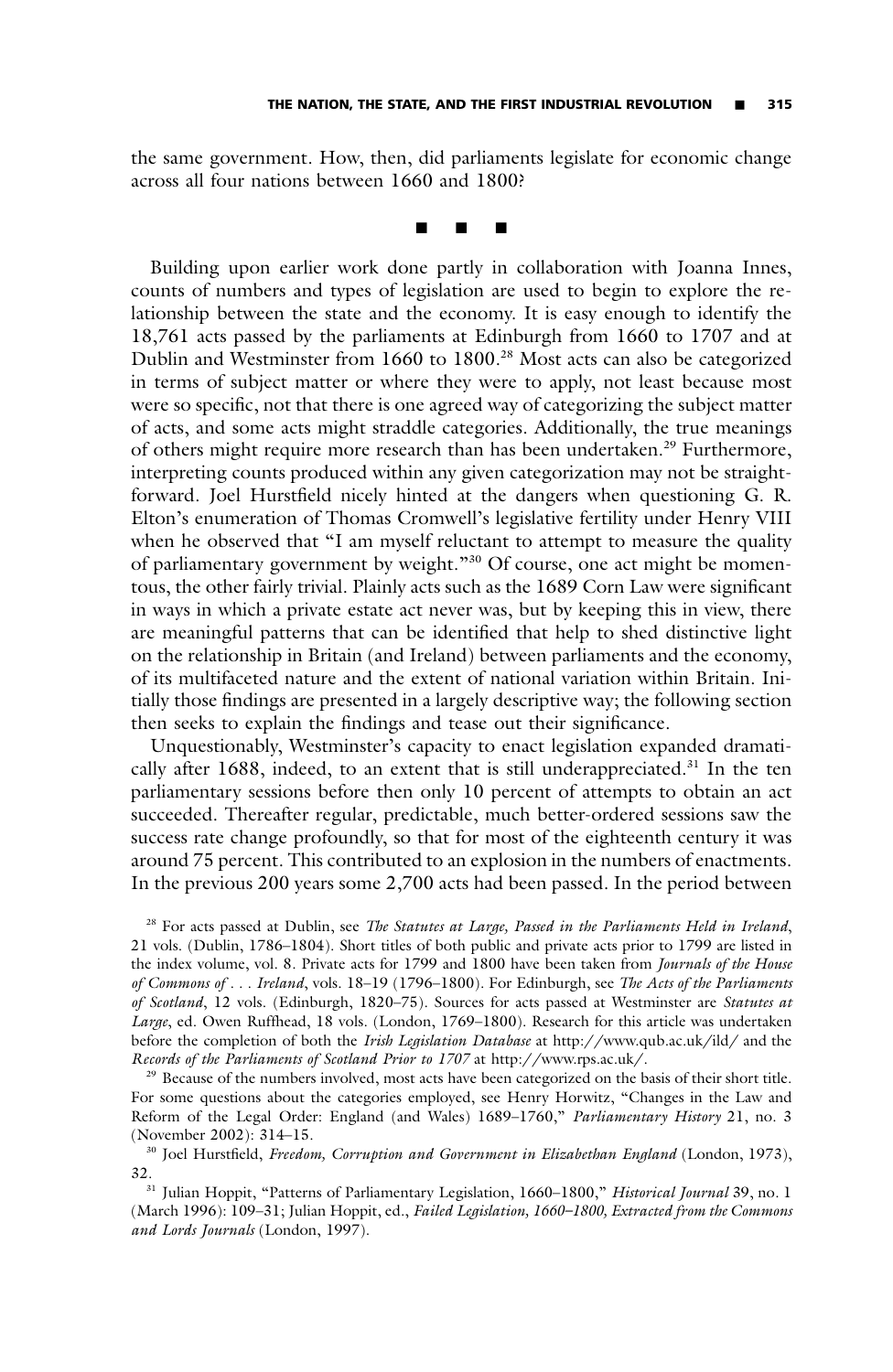#### **316**  $\blacksquare$ **HOPPIT**

|                | General | Specific | Total  | % Specific |
|----------------|---------|----------|--------|------------|
| Personal       | 11      | 2,828    | 2,839  | 100        |
| Government     | 337     | 1,357    | 1,694  | 80         |
| Finance        | 1,434   | 136      | 1,570  |            |
| Law and order  | 414     | 155      | 569    | 27         |
| Religion       | 117     | 256      | 373    | 69         |
| Armed services | 504     | 32       | 536    | 6          |
| Social issues  | 131     | 578      | 709    | 82         |
| Economy        | 825     | 2,453    | 3,278  | 75         |
| Communications | 107     | 2,486    | 2,593  | 96         |
| Miscellaneous  | 47      | 9        | 56     | 16         |
| Total          | 3,927   | 10,290   | 14,217 | 72         |

**Table 3—Main Subject Matter of Westminster Acts, 1660–1800, with Proportion Designated "Specific"**

1688 and union with Ireland in 1801, over 13,600 acts were passed, marking a rise from an average of under 15 per annum to an average of over 290 per annum in the 1790s, or a nearly twentyfold increase.

The eighteenth century was an era of unprecedented and extraordinary legislative fruitfulness at Westminster, but how much did all this legislation weigh? This can be approached by trying to assess what each act broadly attempted to do in terms of place, subject, and scope. For the last of these criteria acts have been distinguished between those that appear to have applied across at least one of the four nations (classed as general) and those of more limited scope, very largely relating to individuals and particular places (classed as specific). As in all such schemes, some cases straddle the divide, but these are very few in number. (The formal contemporary distinction between public and private legislation inconsistently reflected the scope of legislation and so is not used here.)

Between 1660 and 1800 Westminster passed 14,217 acts. Nearly 28 percent of these can be classed as general, 72 percent as specific. In fact, the Glorious Revolution led to the growth of all types of acts but particularly of acts that were limited in their reach, the proportion of these rising from 64 percent between 1660 and 1688 to 73 percent thereafter. This is a vital distinction, but it needs to be explored in relation to the subject matter of acts. To do this, each act has been placed within one of ten major categories (themselves resting on many more subcategories).<sup>32</sup>

As table 3 shows, three categories accounted for a little over six out of ten of all acts passed in the period: personal, communications, and the economy. As will become clear, all three of these affected economic matters, with only the "finance" category among the others potentially doing so, mainly because of public finance measures. Crucially, legislation classed as "personal," "communications," and "the economy" was overwhelmingly specific rather than general in scope.

Personal acts were dominated by two main types: those dealing with wealth, which almost always concerned issues surrounding land ownership, such as marriage or strict settlements, numbering almost 3,000, and those dealing with status,

<sup>32</sup> The full categories are listed in Hoppit, *Failed Legislation*, 30–32.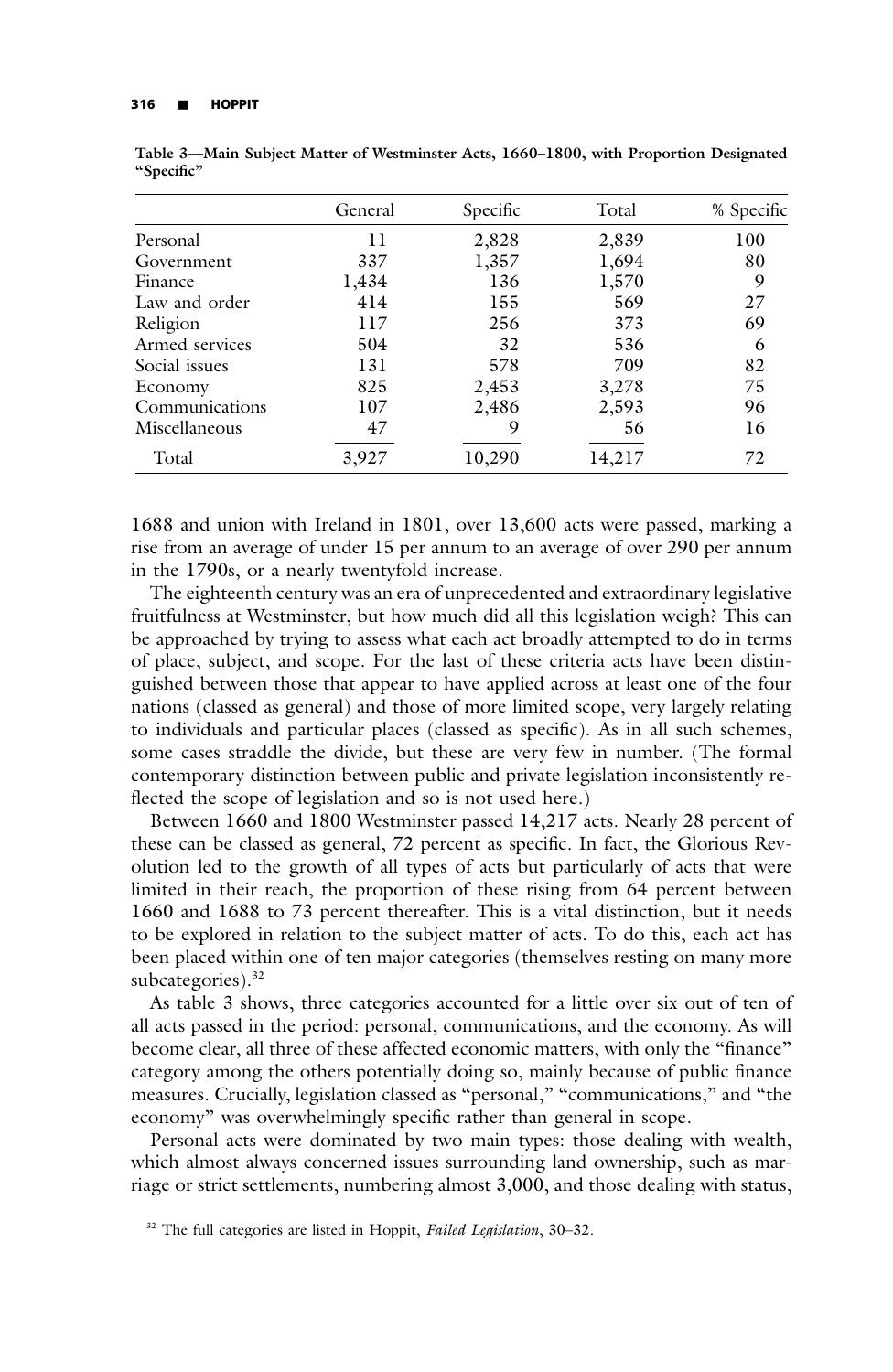such as naturalization and dignities, numbering a little over 1,100. Economy acts were similarly dominated by landownership; in this case, enclosure. Over 2,300 economy acts dealt with land issues, and a little over 500 concerned overseas trade, but fewer than 500 addressed the other six subcategories combined. In the communications category, there were nearly 2,000 road acts, usually relating to turnpikes, and over 600 relating to inland navigation, river improvement, and canals.

Four main points might be made about these general counts of Westminster enactments between 1660 and 1800. First, specific economic interests secured an unprecedented number of acts to aid their ambitions after 1688. Parliament provided vital authority, especially to reorder or redefine property rights and improve the infrastructure.<sup>33</sup> Second, in a number of areas Westminster rarely legislated generally. For example, it passed separate acts for each of the more than 2,000 enclosures it endorsed, not a general enabling one that could serve in all instances. Such measures were largely initiated by individuals or local bodies, motivated largely by self-interested considerations, though they might be legitimated by reference to the national good in ways similar to those social measures analyzed by Innes.<sup>34</sup> Also important was that executive government rarely developed measures dealing directly with either agriculture or industry—the Corn Laws and some attempts at regulation were the main efforts.<sup>35</sup> With regard to the economy, only in the area of imperial trade, with the navigation acts, was there something that approximated a policy or system.<sup>36</sup> In part this was because few contemporaries would contemplate a more interventionist state domestically, but most would countenance closer regulation of overseas trade by the customs service and Royal Navy. Parliament would respond to proposals to enhance economic opportunities, but relatively few such proposals were governmental. The third key point is related to this last observation. As historians from the Webbs onward have shown, parliament created a huge number of local bodies or agencies in the eighteenth century, not only for roads and enclosure but for the poor law, health care, charities,

<sup>34</sup> Joanna Innes, *Inferior Politics: Social Problems and Social Policies in Eighteenth-Century Britain* (Oxford, 2009), chap. 1.

<sup>33</sup> See Julian Hoppit, "The Landed Interest and the National Interest, 1660–1800," in *Parliaments, Nations and Identities in Britain and Ireland, 1660–1850*, ed. Julian Hoppit (Manchester, 2003), 83– 102; Dan Bogart and Gary Richardson, "Making Property Productive: Reorganizing Rights to Real and Equitable Estates in Britain, 1660–1830," *European Review of Economic History* 13, no. 1 (April 2009): 3–30; William Albert, *The Turnpike Road System in England, 1663–1840* (Cambridge, 1972); Eric Pawson, *Transport and Economy: The Turnpike Roads of Eighteenth-Century Britain* (New York, 1977).

<sup>&</sup>lt;sup>35</sup> 1 William and Mary, c. 12 was the foundational statute for the eighteenth-century Corn Laws, though based on earlier, lapsed, legislation; see D. G. Barnes, *A History of the English Corn Laws* (London, 1930). The textile industries were subject to a range of regulation via legislation. Much of it is listed in Raymond L. Sickinger, "Regulation or Ruination: Parliament's Consistent Pattern of Mercantilist Regulation of the English Textile Trade, 1660–1800," *Parliamentary History* 19, no. 2 (June 2000): 211–32.

<sup>36</sup> Surveyed in Kenneth Morgan, "Mercantilism and the British Empire, 1688–1815," in *The Political Economy of British Historical Experience, 1688–1914*, ed. Donald Winch and P. K. O'Brien (Oxford, 2002), 165–91.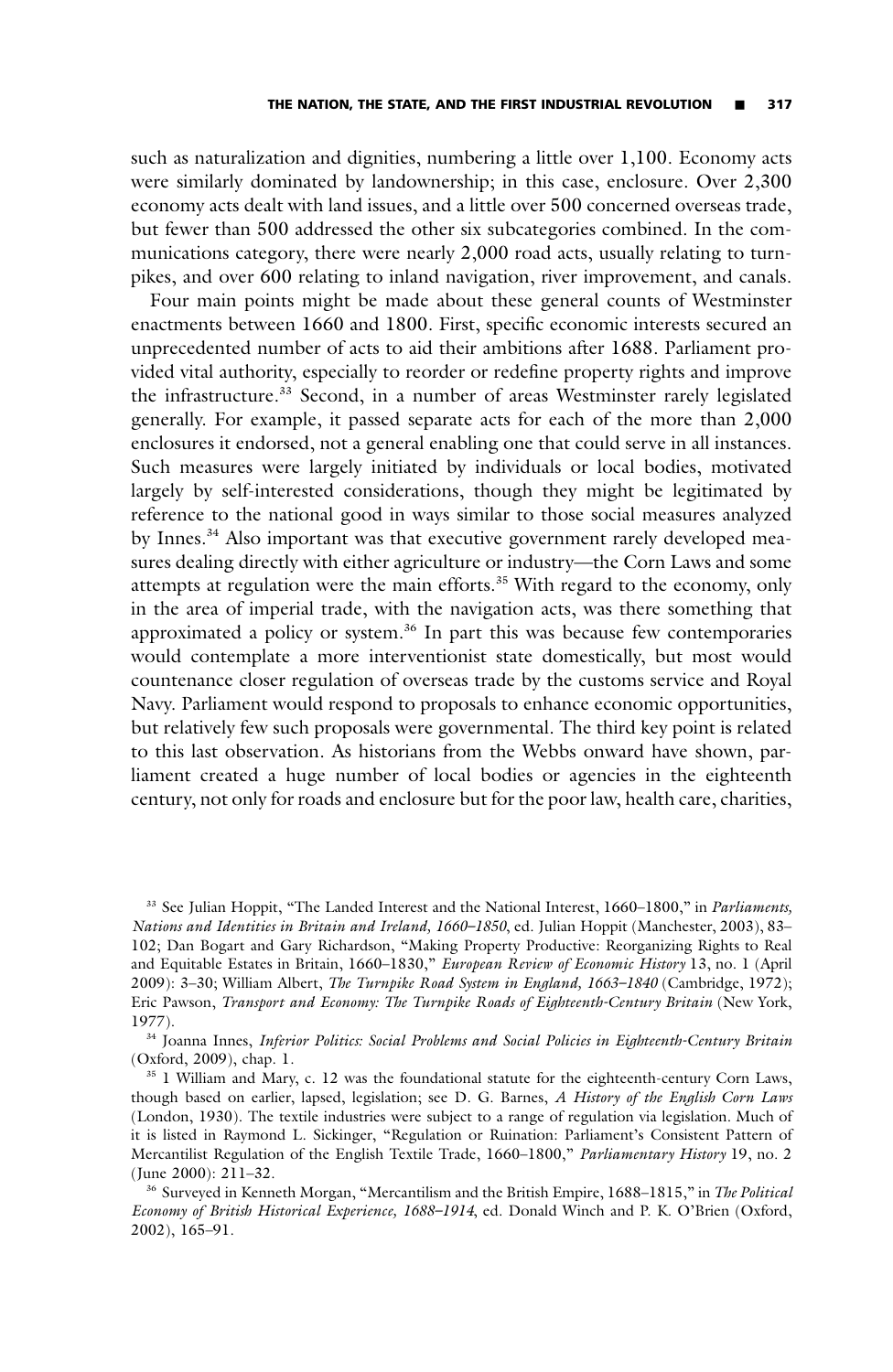education, the urban infrastructure, and so on.<sup>37</sup> Again, this was almost always done on a case-by-case basis, and even though these efforts might be short-lived or time limited, they significantly enriched and complicated the nature of local governance. A centralized fiscal-military state was brought to fruition after the Glorious Revolution, but there was also a substantial change in the architecture of authority locally. Finally, some of this legislation, such as that concerning turnpikes and enclosure, involved compelling people to sell property and could take away or alter the use rights of local people, making them more dependent upon the market economy. Those people affected may have doubted that what they judged as their property rights had become more secure.<sup>38</sup>

Where did this legislation apply?<sup>39</sup> Nearly two-thirds of acts gave a clear indication of their geographical scope—ranging from particular buildings to nations and portions of empire. Of those that did not, rather more were, in absolute terms, general than specific in scope. Relatively, however, 70 percent of general acts did not make their reach explicit in their titles, whereas only 23 percent of specific acts were similarly vague. Presumably most of the unspecified general acts affected the whole of England and Wales before 1707 and the whole of Britain thereafter. While some acts did purport to affect only England or Scotland or Wales, numbers were never great, and the distinctions between England and Wales are compromised by sloppy draftsmanship before 1746 when it was enacted that with regard to "England . . . the same has been and shall henceforth be deemed and taken to comprehend and include the dominion of Wales, and town of Berwick upon Tweed."40 Consequently, at this stage it is much more meaningful to pursue the topic of the national patterns of acts passed at Westminster by focusing upon specific legislation only. I return to legislation that might be considered British in scope later.

The evidence in table 4 is complicated a little by the large number of specific acts that have not been placed within a geographical category. Often these related to particular individuals, as with those concerning naturalization or estates. Detailed work could doubtless allow many to be categorized, but probably the overwhelming majority would be placed within "England." With this caveat in mind, the meaning of table 4 needs little elaboration. Local and personal interests in England obtained legislation at Westminster in very much greater numbers than those in Scotland or Wales (or Ireland).

The position of Wales is worth pondering, given that its government was so similar to that of England after the abolition of the Council of Wales and the Marches in 1689. Westminster passed 192 acts clearly relating only to Wales or

<sup>37</sup> Sidney Webb and Beatrice Webb, *English Local Government from the Revolution to the Municipal Corporation Act: Statutory Authorities for Special Purposes* (London, 1922); Paul Langford, *Public Life and the Propertied Englishman, 1688–1798* (Oxford, 2001); Stuart Handley, "Local Legislative Initiatives for Economic and Social Development in Lancashire, 1689–1731," *Parliamentary History* 9, no. 1 (March 1990): 14–37; Innes, *Inferior Politics*, chap. 3.

<sup>38</sup> I address the question of the security of property rights in Julian Hoppit, "Compulsion, Compensation and Property Rights in Britain, 1688–1833," *Past and Present*, no. 210 (2011): 93–128.

<sup>39</sup> This question has been well explored in Joanna Innes, "Legislating for Three Kingdoms: How the Westminster Parliament Legislated for England, Scotland and Ireland, 1707–1830," in Hoppit, *Parliaments, Nations and Identities*, 15–47.

 $40$  20 George II, c. 42, § 3.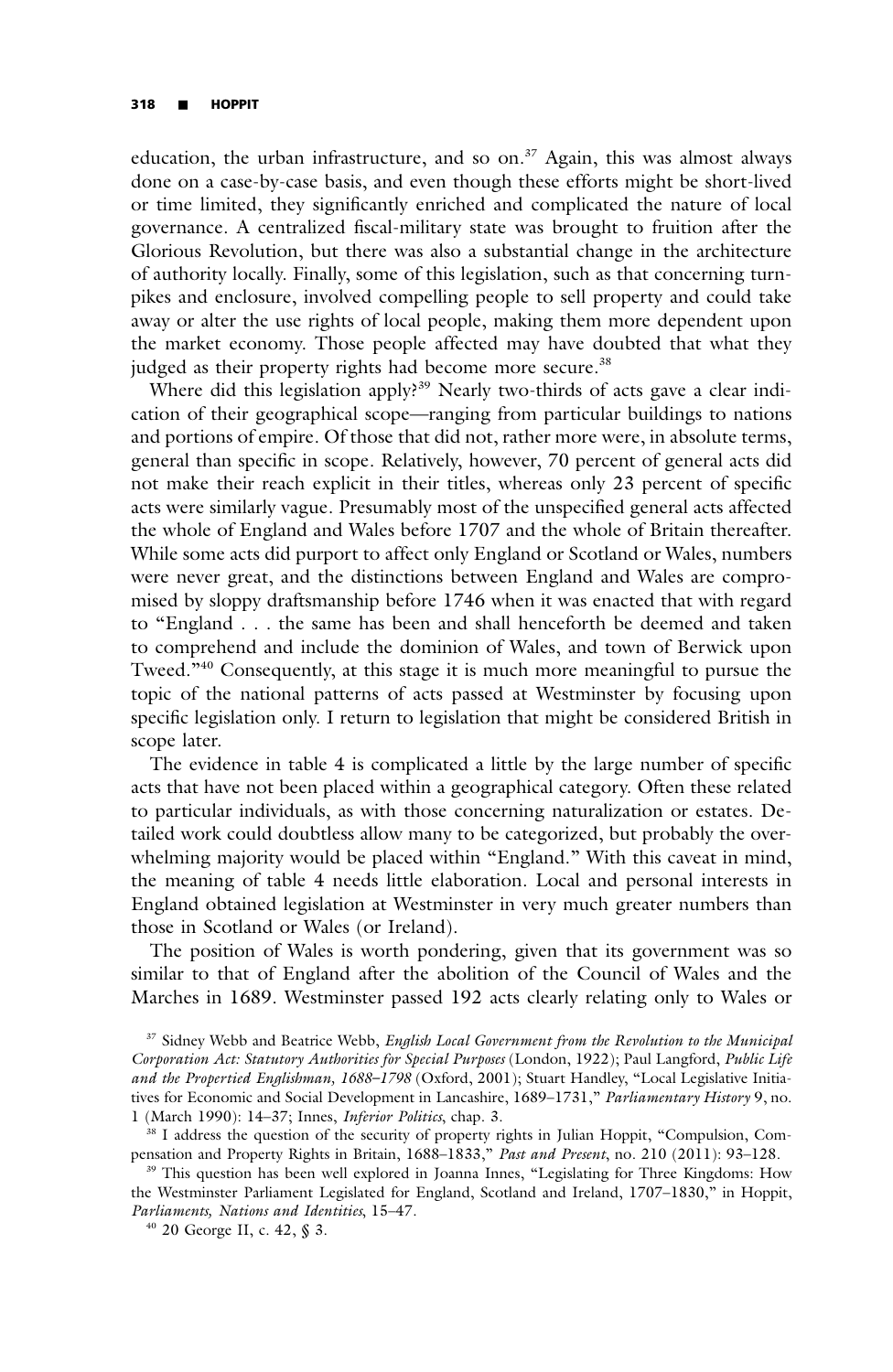|                       | Total  | %               |
|-----------------------|--------|-----------------|
| England               | 7,189  | 69.9            |
| Ireland               | 196    | 1.9             |
| Scotland              | 304    | 3.0             |
| Wales                 | 184    | 1.8             |
| <b>British Empire</b> | 27     | $\cdot$ 3       |
| Other                 | 19     | $\overline{.2}$ |
| Not stated            | 2,371  | 23.0            |
| Total                 | 10,290 | 100.1           |
|                       |        |                 |

**Table 4—Specific Acts Passed at Westminster by "Nation," 1660–1800**

parts thereof between 1660 and 1800. Of these just eight were general in scope: six related to issues of law and order and two to government. (Governmental measures usually applied to England and Wales or to Britain.) That is, almost all legislation classed as Welsh was specific in scope and the response to applications made by the propertied. Only fifty-one such specific acts were passed between 1660 and 1760, but in the final forty years of the eighteenth century 133 were passed. That growth was overwhelmingly caused by heightened numbers of acts for communications and the economy. Before 1760 they accounted for only 14 percent of all acts relating to parts of Wales (71 percent of such acts were personal); after 1760 they accounted for 82 percent. But whereas for England between 1760 and 1800 the volume of enclosure legislation surpassed that for turnpikes, in Wales the reverse was true, albeit at very much lower levels.<sup>41</sup> Some possible explanations for this are offered later.

Even more than Wales, relative to population, Scottish specific interests secured remarkably few acts at Westminster between 1707 and 1800. As shown above, in this period England's population was about five times that of Scotland, but its specific interests obtained over twenty-three times more legislation than those of Scotland. Previously, however, specific Scottish interests had obtained legislation from the Edinburgh parliament much more frequently. Between 1660 and union in 1707 the Edinburgh parliament was highly active, passing over 2,200 acts, compared to nearly 1,900 at Westminster in the same period, only three of which related to Scotland. Given Scotland's small population and lack of colonies or empire, this hints that legislation played a somewhat different role north and south of the border before 1707. In Scotland, even more than England and Wales, it was often extremely particular in complexion. Nonetheless, though nearly threequarters of the legislation was specific in scope, the Glorious Revolution led to an important change in the pattern, as table 5 shows.

The average annual rate of legislation passed at Edinburgh remained steady on either side of the revolution, but after 1688–89 significantly more of it was general in scope—a rise from an annual average of eleven to seventeen acts—and there was also a steep decline both absolutely and relatively in numbers of personal legislation, falling from nearly one-third to under one-fifth of legislation. This was

<sup>&</sup>lt;sup>41</sup> It should be noted that turnpikes were usually authorized for twenty-one years, requiring new legislation to extend their lives.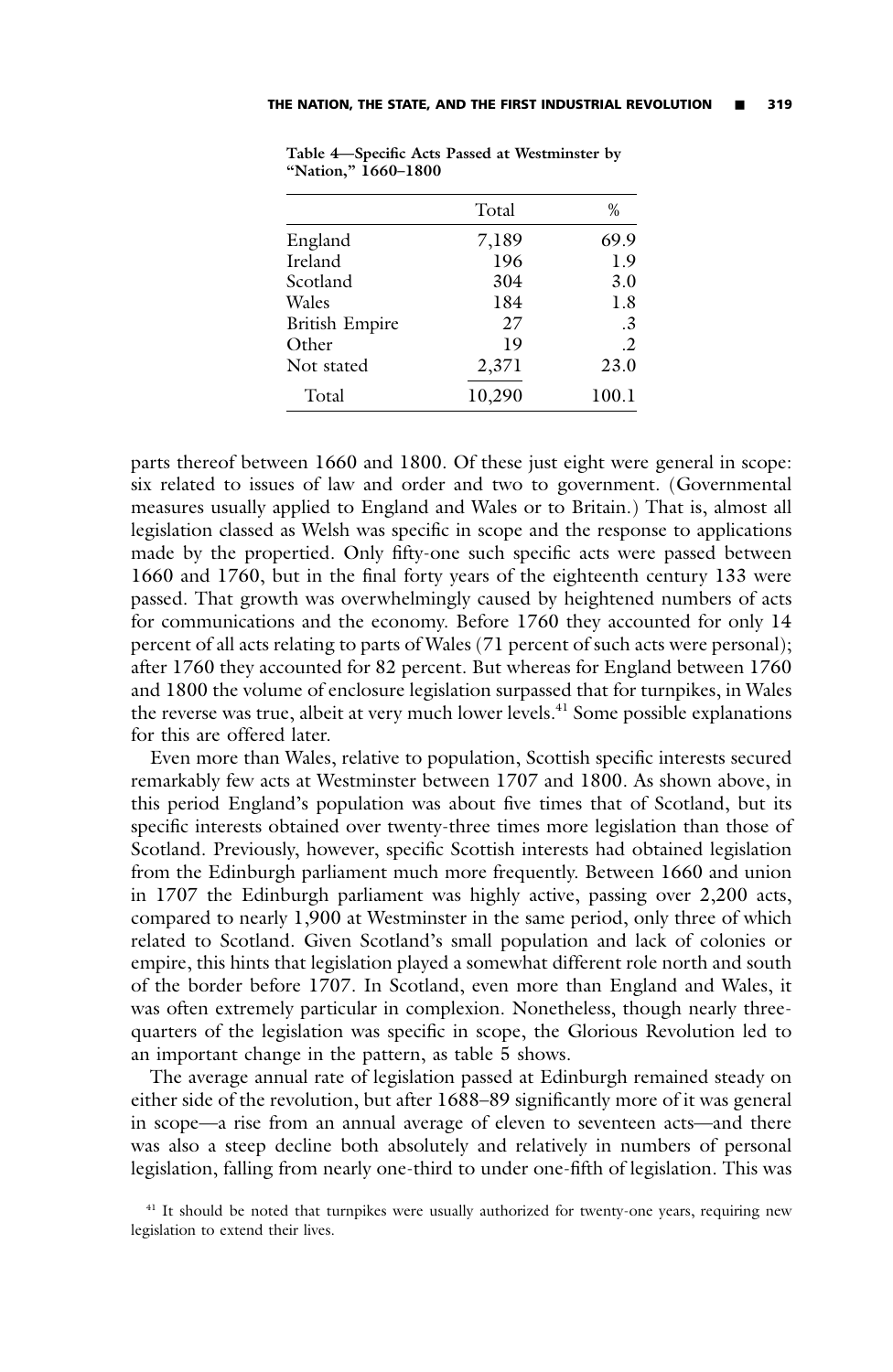|                              | General | Specific | % Specific |
|------------------------------|---------|----------|------------|
| 1660–88 $(29 \text{ years})$ | 319     | 1,069    | 77         |
| 1689-1706 (18 years)         | 321     | 508      | 6 I        |

**Table 5—Number of Edinburgh Acts, by Scope, 1660–1706**

a very different pattern from that at Westminster, as table 6 shows. The parliament at Edinburgh had been more closely controlled by the executive before the revolution, but once that weakened, thereafter legislators were better able to address more general matters, including establishing a standing committee for trade.<sup>42</sup> By subject matter, almost all types of acts became more general and less specific. However, while numbers of acts relating to the economy grew more quickly than for any other subject after 1688, the change to more general legislation was less marked. Before then there were 254 acts in this category, with 14 percent of them general. Afterward there were 231 acts, some 20 percent of them general. The particular driver here was obtaining acts to regulate local markets. There is no denying the legislative fecundity of the Edinburgh parliament in this period and that there were significant changes in the nature of what was enacted. Yet, despite this, the Edinburgh parliament was voted out of existence.<sup>43</sup>

A significant number of Scots had been in favor of the union, largely on the economic grounds that it would remove almost all barriers to doing business across England and its empire.<sup>44</sup> This benefit they gradually came to exploit to the full. But importantly, in the eighteenth century they rarely turned to Westminster to provide further legislative underpinnings to bring about change, certainly less often than might have been expected. Of legislation passed at Westminster from 1707 to 1800, which made clear its local, regional, or national relevance, only 464 acts, or under 6 percent, related only to Scotland as a whole or in part—160 general

|                                  | 1660–88 | 1689-1707 |
|----------------------------------|---------|-----------|
| Edinburgh acts, annual average   | 47.9    | 46.1      |
| Westminster acts, annual average | 19.4    | 72.1      |
| Edinburgh acts, % general        | 23.0    | 38.7      |
| Westminster acts, % general      | 36.3    | 31.6      |

**Table 6—Comparison of Legislation at Edinburgh and Westminster, 1660–1707**

<sup>42</sup> Keith M. Brown and A. J. Mann, "Introduction," in *The History of the Scottish Parliament*, ed. Keith M. Brown, 3 vols. (Edinburgh, 2004–10), 2:52.

<sup>43</sup> Generally, see Brown, *The History of the Scottish Parliament*, vol. 2; C. S. Terry, *The Scottish Parliament: Its Constitution and Procedure, 1603–1707* (Glasgow, 1905).

<sup>44</sup> In addition to the works cited in n. 25 above, see also T. C. Smout, "The Anglo-Scottish Union, 1707, 1: The Economic Background," *Economic History Review* 16, no. 3 (April 1964): 455–67; C. A. Whatley, "Economic Causes and Consequences of the Union of 1707: A Survey," *Scottish Historical Review* 68, no. 2 (October 1989): 150–81; T. M. Devine, "The Union of 1707 and Scottish Development," *Scottish Economic and Social History* 4 (1984): 23–40.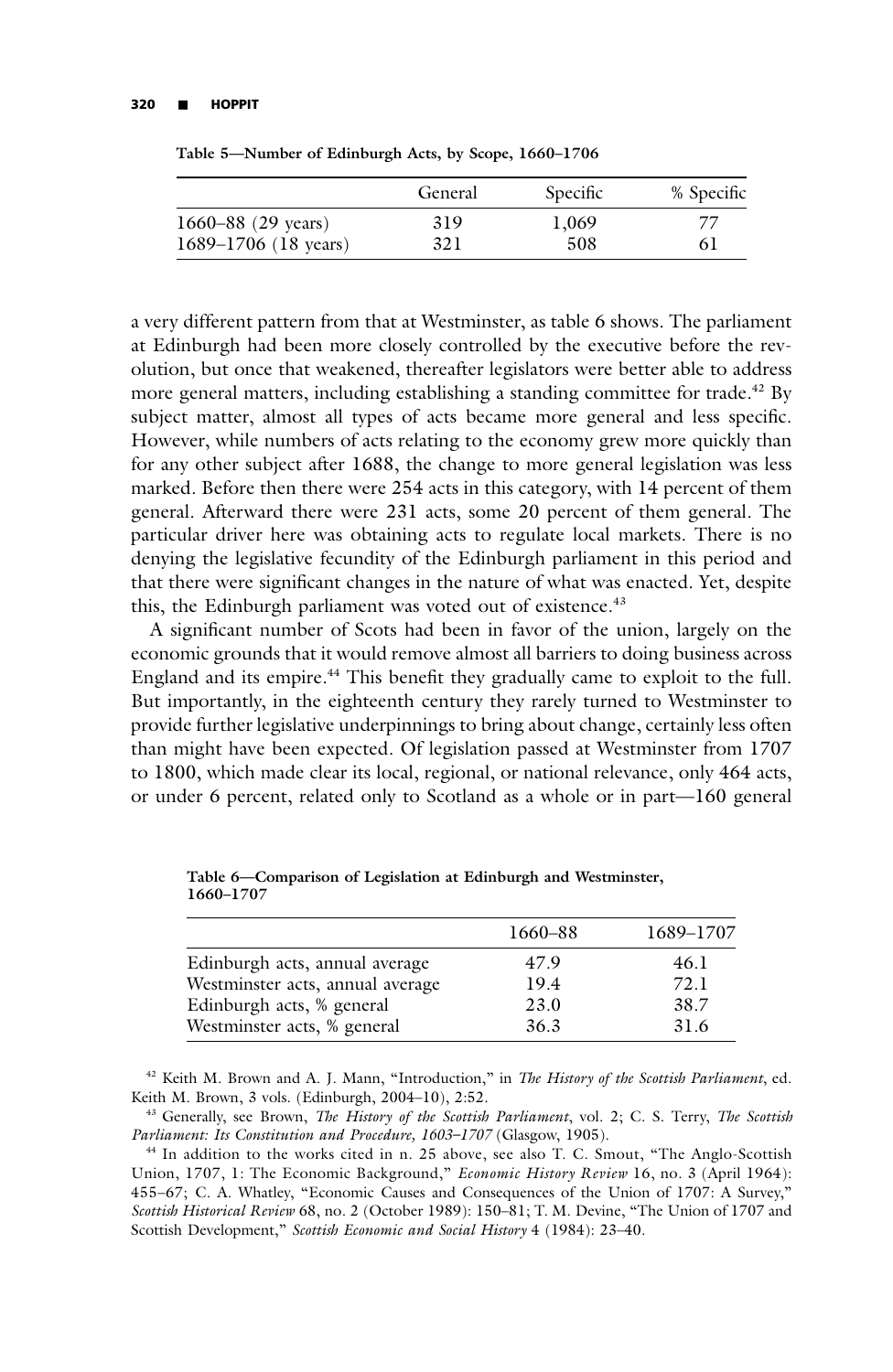|                   | General | Specific | % Specific | Total |
|-------------------|---------|----------|------------|-------|
| 1660-88           | 41      | 17       | 29         | 58    |
| 1689-1714         | 140     | 74       | 35         | 214   |
| 1714-60           | 330     | 186      | 36         | 516   |
| 1760–82           | 302     | 183      | 38         | 485   |
| 1782-1800         | 788     | 266      | 25         | 1,054 |
| Totals, 1660–1800 | 1,601   | 726      | 31         | 2,327 |

**Table 7—Number of Dublin Acts, by Scope, 1660–1800**

acts, 304 specific.<sup>45</sup> Under the revolution constitution, the Edinburgh parliament passed an average of forty-six acts per year, but between 1707 and 1800 there were only five per year addressing exclusively Scottish matters—though some of the many "not stated" would also have done so but probably not in any great number.

If legislation relating to Scotland shrank dramatically after the union, there are nonetheless some other general points to be made. First, while a little more of this was specific rather than general in scope compared to that passed at Edinburgh before the union, there was still relatively more general legislation than that passed at Westminster as a whole (one-third compared to one-quarter). Moreover, the subject matter involved was more widely distributed than for England. Crucially, Scottish landowners did not turn to Westminster for legislation to reorder or enclose their estates: only to undertake urban and infrastructural improvement did Scottish interests seek acts at Westminster with any frequency.

A comparison can now usefully be made between the legislative activities of the Dublin and Westminster parliaments.<sup>46</sup> As in England and Scotland, from one perspective Ireland's parliament was energized by the Glorious Revolution. Having passed only 58 acts between 1660 and 1666, it did not meet again until the revolution, thereafter usually meeting biennially. This enabled it to pass over 2,200 acts before union in 1801, a huge increase, but only about one-sixth the number passed at Westminster, even though in 1800 Ireland's population was nearly onehalf that of Britain's.

Unsurprisingly, there were important differences in the character of legislation passed at Dublin and Westminster. As table 7 shows, at Dublin general legislation purporting to affect the whole island, or very large parts of it, predominated, accounting for 69 percent of acts passed between 1689 and 1800, whereas just 27 percent of acts passed at Westminster were general. Most legislation passed in Dublin in this period was, therefore, much more governmental in nature, relating to public finance; the economy, particularly overseas trade; and law and order. Put another way, recalling the earlier discussion, at Westminster around 60 percent of

<sup>&</sup>lt;sup>45</sup> A number of historians have stated that Westminster passed only nine acts relating specifically to Scotland between 1727 and 1745; e.g., J. S. Shaw, *The Management of Scottish Society, 1707–1764: Power, Nobles, Lawyers, Edinburgh Agents and English Influence* (Edinburgh, 1983), 126; Devine, "The Union of 1707 and Scottish Development," 30. It may be that what is meant is that only nine acts related to the whole of Scotland, but twenty-eight acts relating only to Scotland were passed in those years, many of them public and general, and eighty-one acts between 1707 and 1745.

<sup>46</sup> See also David W. Hayton, "Introduction: The Long Apprenticeship," *Parliamentary History* 20, no. 1 (February 2001): 1–26.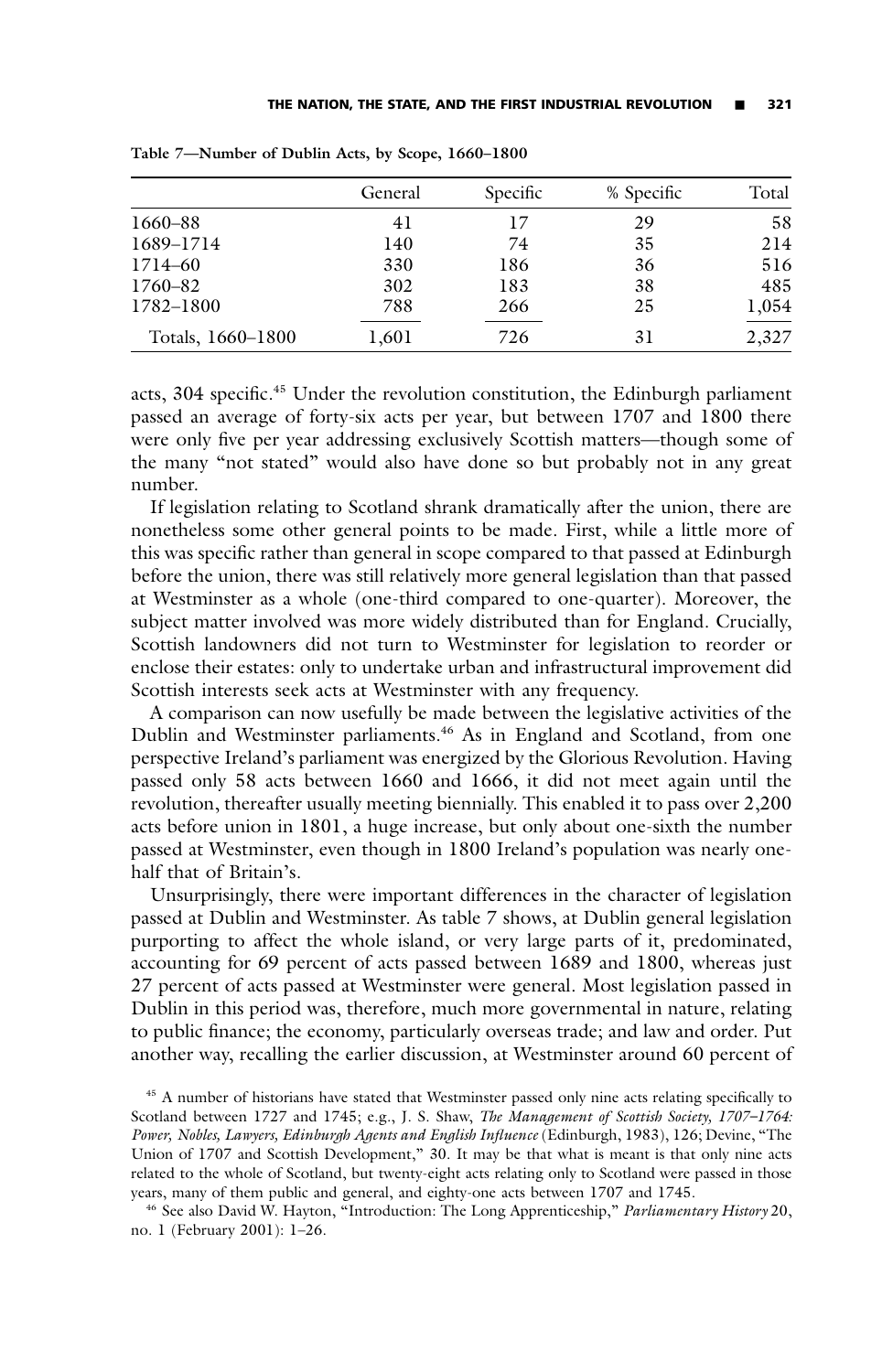acts fell under three main headings: personal, economy, and communications. At Dublin these accounted for only 43 percent of acts, and in the case of the economy acts, the subcategory of "the land" accounted for only one in twelve, compared to two out of every three at Westminster. Yet, private economic interests did look to the Dublin parliament for statutes. For example, just as in Britain, acts of the Dublin parliament were used to authorize river and road improvement.<sup>47</sup> That is to say, there is no reason to suppose that Irish economic interests were unable to get the sorts of specific legislation they might have wanted. Indeed, arguably they could obtain legislation more easily than their Scottish counterparts.

> ---

Between 1660 and 1800 the parliaments of Britain and Ireland passed 18,761 acts, with nearly 90 percent of this legislation occurring after the Glorious Revolution. Westminster accounted for nearly 76 percent of all legislation passed by the three parliaments, but both the Edinburgh and Dublin parliaments were notably active between 1688 and their abolitions. Yet, little legislation passed at Westminster in the eighteenth century dealt with Scotland or Wales, while the legislation passed at Dublin was far more general in scope. Put most simply, specific propertied interests in England sought legislation in much greater numbers than such interests in the other three nations, even when allowance is made for differences in population and territorial size.

Part of the explanation for this lies in the relative significance of propertied interests across the four nations.<sup>48</sup> Because England's economy was much larger and better developed, it had many more interests that might seek legislation to further their ambitions than in the other three nations: demand was both absolutely and relatively greater. For example, there is no reason to suppose that propertied interests in Wales were reluctant to seek legislation at Westminster. They had local MPs available to help them, and, unlike Ireland and Scotland, Wales was not seen as a threat by the English. That is, the relatively low numbers of acts relating specifically to Wales, and their distribution over time and by subject, likely reflected the nature of the Welsh economy and the production of opportunities and problems that the propertied might have sought to exploit or solve via legislation. The most significant explanation is that much land in Wales was already enclosed because of the greater relative extent of pastoral agriculture. Moreover, pastoralism perhaps afforded fewer opportunities to develop rural domestic industries (helping to account for the lower population density in Wales) and, thereby, created less pressure for interregional trade and infrastructural improvement.<sup>49</sup> Only much later than in England did Welsh roads begin to look in need of improving via turnpikes.

<sup>47</sup> Ruth Delaney, *Ireland's Inland Waterways* (Belfast, 1986); David Broderick, *The First Toll Roads: Ireland's Turnpike Roads, 1729–1858* (Cork, 2002).

<sup>48</sup> "Propertied interests" is obviously a catchall term, including owners of land, businesses, and rights, but there is not space here to differentiate them nor to consider the various ways they sought to attain their ends.

<sup>49</sup> Frank Emery, "Wales," in *The Agrarian History of England and Wales*, ed. Joan Thirsk, 8 vols. (Cambridge, 1967–2000), 5, pt. 1:393–428. The suggestions in Giraldus Cambrensis, *Proposals for Enriching the Principality of Wales: Humbly Submitted to the Consideration of his Countrymen* (London, 1755), were wholly for improving agriculture. Industry was ignored.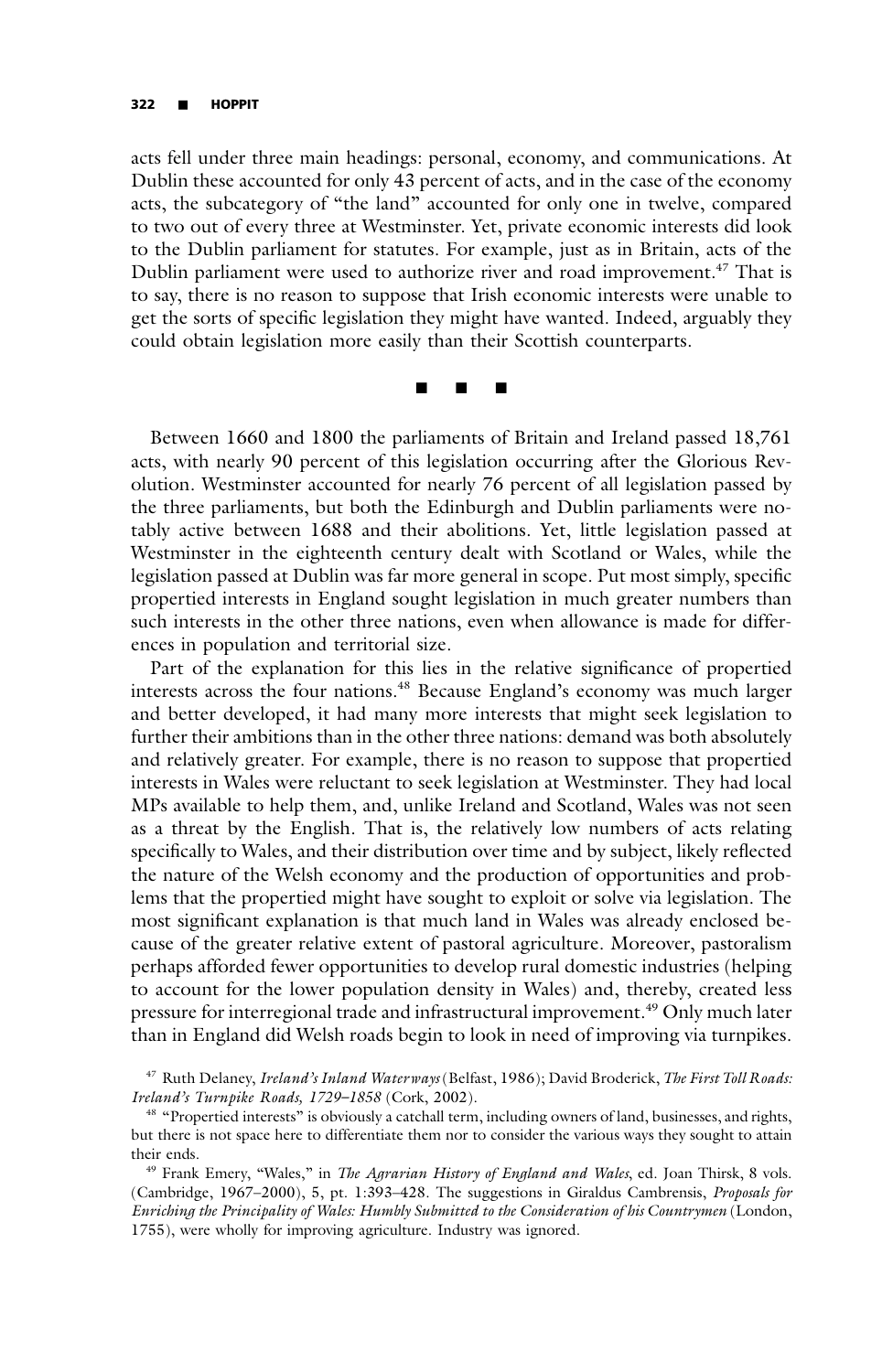Wales's position under the revolution constitution was no different to that of England, but, because of the nature of its society and economy, it was unable to exploit the benefits of parliament's greater accessibility after 1688 until very much later.

Such factors can clearly also be extended to Ireland and Scotland, for in very general terms both economies were less successful than England's. But other considerations may also have been at work in the Scottish case. Four important reasons for the seemingly hesitant use by Scots of the Westminster parliament after 1707 might be emphasized. First, the English showed relatively little interest in governing Scotland after the union, and indeed, except for matters of security, tended to neglect it.<sup>50</sup> This suited many propertied interests north of the border, who were happy with such semi-independence or "salutary neglect."<sup>51</sup> Second, the Scottish were distant from and a minority at Westminster. It was more difficult and costly for them to use it than their English or Welsh counterparts, and perhaps they were less optimistic about legislative proposals being heard sympathetically. Third, and closely related, in certain areas they had less need to request legislation because there were authorities more easily to hand, specifically the Convention of the Royal Burghs, the General Assembly of the Church of Scotland, and the Court of Session. So, for example, the Convention of the Royal Burghs, a representative assembly for dozens of towns and cities in Scotland, which, despite enjoying considerable trading privileges, had been in decline before the union, was somewhat revived thereafter because of its convenience as a forum for the airing of grievances and ambitions and, critically, because it had some teeth—it passed what were called acts. As Harris noted, it "constituted a national lobbying body for Scottish economic interests of considerable scope and sophistication."<sup>52</sup> Perhaps by providing such a focal point and being willing to engage with executive government in London, the convention aided the consolidation of issues, helping thereby to explain the rather higher proportion of legislation relating to Scotland that was general in scope when compared to all Westminster legislation. Finally, Scottish law, which of course continued to be quite separate from English law after the union, sometimes already provided the propertied with what their English counterparts could only dream of. Thus, not a single enclosure act was passed with regard to Scotland between 1707 and 1800—there were over 2,000 for England and Wales—because of the greater power and concentration of Scottish landowners ("Scottish landowners were the most absolute in Britain") and, crucially, because they could use general enclosure acts passed at Edinburgh in the seventeenth

<sup>50</sup> The most concerted effort by the government in London to legislate for Scotland followed the failure of the Jacobite rising in 1746. See B. F. Jewell, "The Legislation Relating to Scotland after the '45" (PhD diss., University of North Carolina, 1975). More generally, P. W. J. Riley, *The English Ministers and Scotland, 1707–1727* (London, 1964); Shaw, *The Management of Scottish Society*.

<sup>51</sup> J. A. Henretta, *"Salutary Neglect": Colonial Administration under the Duke of Newcastle*(Princeton, NJ, 1972).

<sup>52</sup> Theodora Pagan, *The Convention of the Royal Burghs of Scotland* (Glasgow, 1926); T. Keith, "The Influence of the Convention of the Royal Burghs of Scotland on the Economic Development of Scotland before 1707," *Scottish Historical Review* 10 (1913): 250–71; Bob Harris, *Politics and the Nation*, 63, and also "The Scots, the Westminster Parliament, and the British State in the Eighteenth Century," in Hoppit, *Parliaments, Nations, and Identities*, 124–45.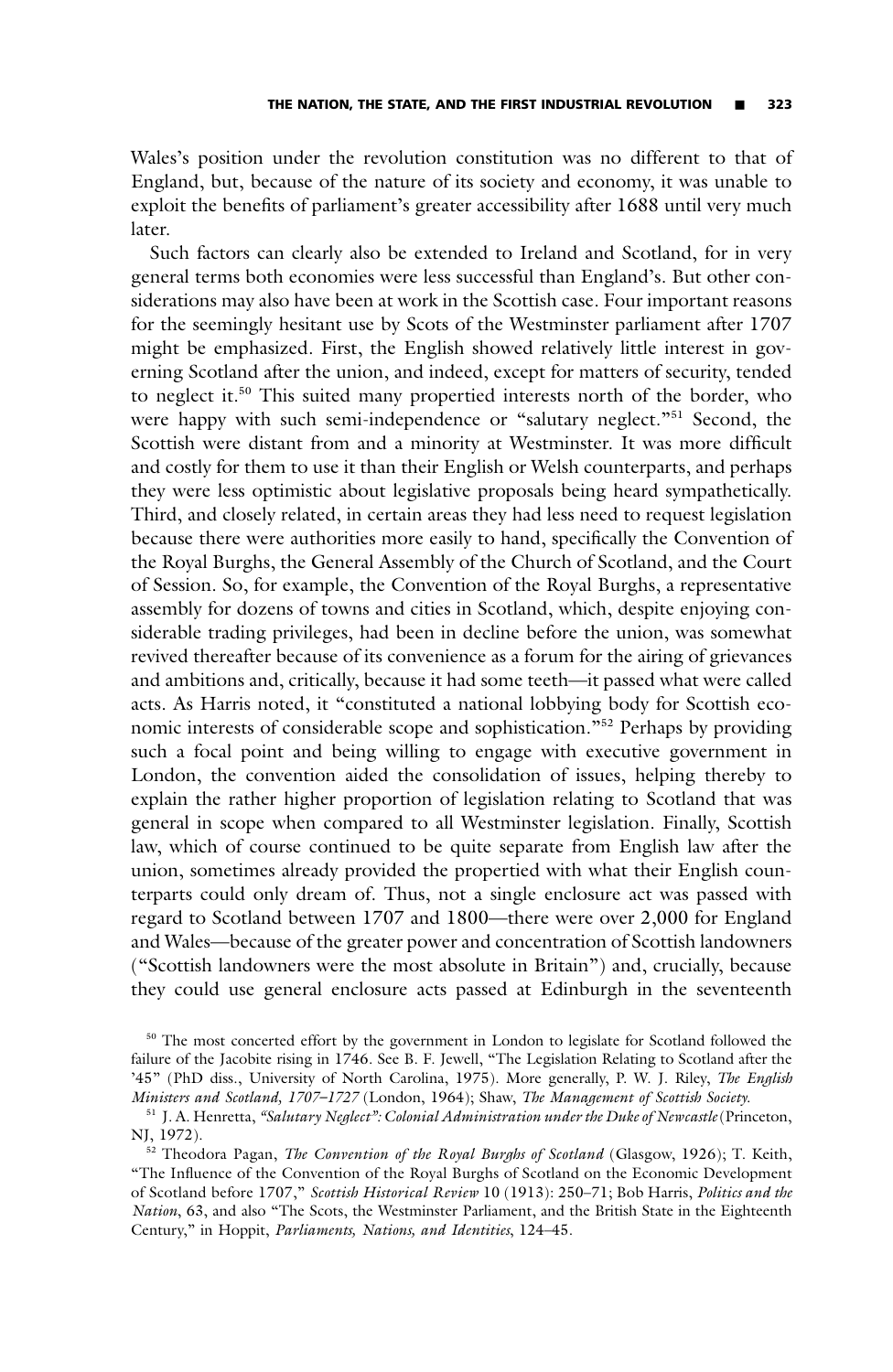century.53 Both the third and fourth factors here introduce the important consideration that propertied interests could seek state-sanctioned authority from elsewhere than parliament.

In Ireland too there was virtually no enclosure legislation, and levels of legislation were relatively low even though the Dublin parliament continued to legislate until the union with Westminster took effect in 1801. There are obvious enough reasons for this, relating to highly unequal patterns of landownership in Ireland, the strength and extent of the pastoral economy, the restrictions formally in place against the Catholic majority and Presbyterian minority, and, until 1782, the clear subservience of the Dublin parliament to Westminster and Whitehall. Not only under the terms of Poynings's law, dating back to 1495, did legislation proposed at Dublin have to be cleared in London but in 1720 Westminster's Declaratory Act claimed a historic and continuing right to legislate for Ireland.<sup>54</sup> Westminster had indeed long been doing this and passed over 270 acts relating to Ireland between the revolution and the abolition of the Dublin parliament (compared to just three relating to Scotland between 1660 and 1707). If over a hundred of these were personal acts, probably explained by the Anglo-Irish nature of the landowners involved, most of the remainder related to the governance of Ireland, especially its security and its economy, especially that the Irish economy should not compete with England's. In these two fundamental regards Ireland was seen as a threat at Westminster. Irish cattle and woolens were considered especially dangerous to English interests, leading to their exclusion from England and Wales.<sup>55</sup> Ireland thus fell under one crown but, unlike the other three nations, two parliaments.

#### ---

The significance of the volume of specific legislation is not, of course, the whole of the story of the relationship between the nation, the state, and economic change in Britain before 1800. Clearly, some general legislation was vitally important, and some of it was or came to be British. Perhaps this was most true in the area of regulating overseas trade. The Scots were brought within England's empire from 1707, gradually allowing them to forget the Darien catastrophe of less than a decade earlier. The Act of Union was quickly distributed to colonial governors, with instructions that it be strictly observed, though ideas of Britishness were not yet invoked: they were told that "Scotchmen are . . . to be looked upon for the

<sup>53</sup> The quotation is from T. C. Smout, "Scottish Landowners and Economic Growth, 1650–1850," *Scottish Journal of Political Economy* 11 (1964): 218; Hoppit, "The Landed Interest," 94–95; T. M. Devine, "The Great Landowners of Lowland Scotland and Agrarian Change in the Eighteenth Century," in *Scottish Power Centres from the Early Middle Ages to the Twentieth Century*, ed. Sally Foster, Allan Macinnes, and Ranald MacInnes (Glasgow, 1998), 147–61.

<sup>54</sup> James Kelly, *Poynings' Law and the Making of Law in Ireland, 1660–1800* (Dublin, 2007); I. Victory, "The Making of the 1720 Declaratory Act," in *Parliament, Politics and People: Essays in Eighteenth-Century Irish History*, ed. Gerard O'Brien (Dublin, 1989), 9–29.

<sup>55</sup> Carolyn A. Edie, "The Irish Cattle Bills: A Study in Restoration Politics," *Transactions of the American Philosophical Society* 60, no. 2 (February 1970): 1–66; Hugh F. Kearney, "The Political Background to English Mercantilism, 1695–1700," *Economic History Review* 11, no. 3 (April 1959): 484–96; P. H. Kelly, "The Irish Woollen Export Prohibition Act of 1699: Kearney Re-visited," *Irish Economic and Social History* 7 (1980): 22–43.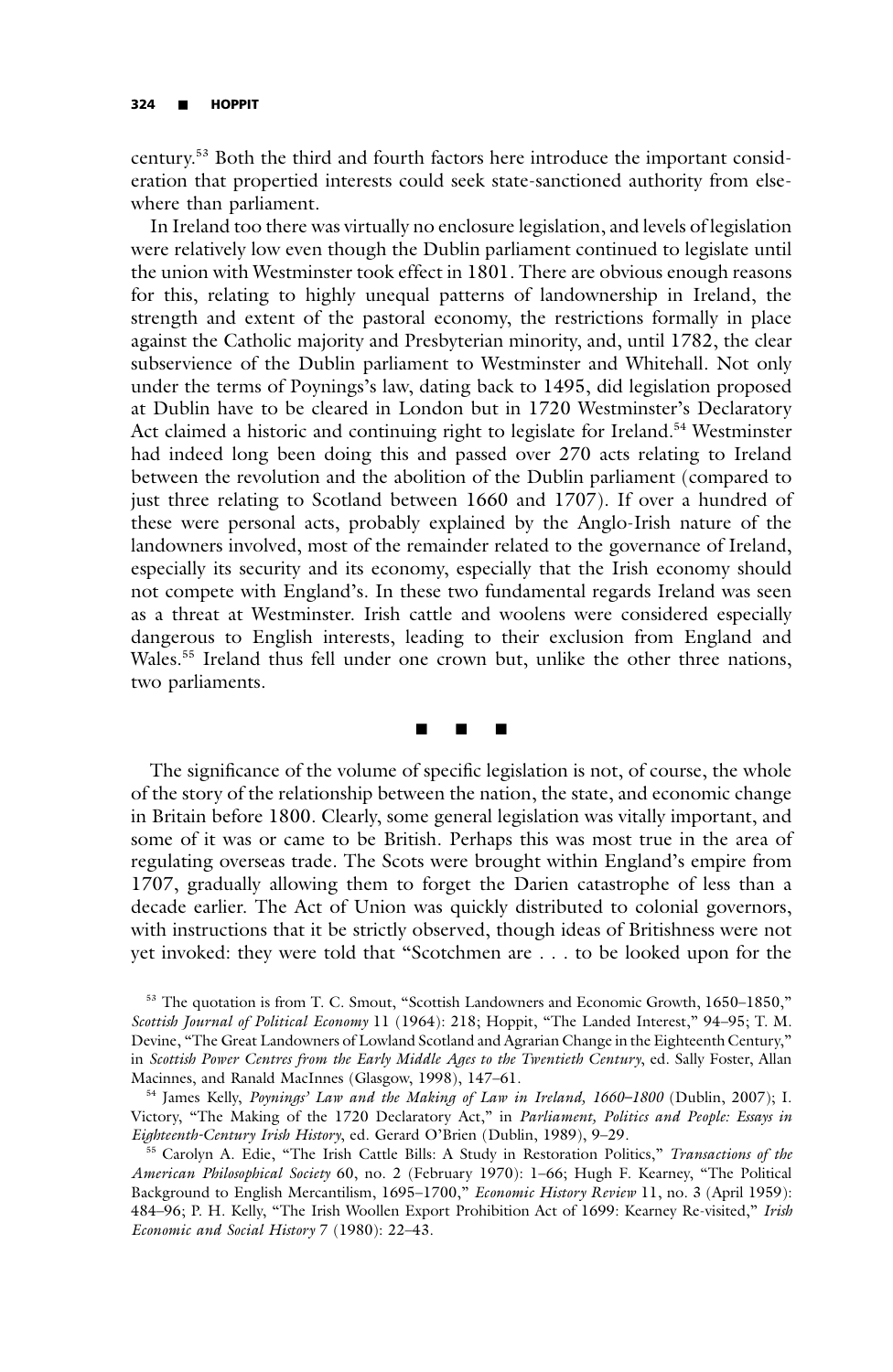future as Englishmen to all intents and purposes whatsoever."<sup>56</sup> Another good example of practical political economy that affected Britain as a whole would be the protection afforded to textile producers by bans on imported printed calicoes.<sup>57</sup> Other such measures might be cited.

But not all economic legislation that purported to apply across Britain actually did so. As has already been noted, the efficient fiscal-military state depicted by Brewer was English, not British. There is mounting evidence of the extent of evasion well into the second half of the eighteenth century, especially on the coasts of the Irish sea, with the Isle of Man playing a pivotal role until 1765.<sup>58</sup> Similarly, union may have created the largest free-trade area in Europe, but its requirement that English standards of weights and measures be applied across Britain was often ignored before the introduction of the "imperial system" in 1824. For example, in Scotland corn often continued to be measured not by the Winchester bushel but by the boll, which varied considerably between Scotland's counties. Much the same was true of the "acre."<sup>59</sup> In a related vein, some legislation that was apparently British might particularly favor English or Scottish economic interests (Welsh interests do not appear to have figured in such instances). Bounties provide several telling examples here. Thus, the Corn Laws, made permanent as the first major piece of economic legislation after the Glorious Revolution, were modified at the union to try to offer some benefits to Scotland, but with little success. Over  $£6$ million were spent on corn export bounties in the eighteenth century, very little of it north of the border. As one informed Scottish commentator noted, "Scotland has hardly been as yet in any respect benefited by the British corn-laws; as these laws have never yet been properly adapted to the nature and circumstances of that part of the island."<sup>60</sup> Rather, the reverse was true with regard to bounties on fishing, which again the union had sought to equalize across Britain, Anna Gambles noting that "British fisheries legislation seems to have privileged Ireland and Scotland through what amounted to regional fiscal subsidies."<sup>61</sup> Another significant area of difference, albeit arguably more social than economic in its implications, was the poor laws. There were well-known distinctions between England and

<sup>56</sup> *Calendar of State Papers, Colonial Series, 1706–1708, June*, ed. C. Headlam (London, 1916), 426– 27, 431.

<sup>57</sup> Patrick O'Brien, Trevor Griffiths, and Philip Hunt, "Political Components of the Industrial Revolution: Parliament and the English Cotton Textile Industry, 1660–1774," *Economic History Review* 44 (1991): 395–423.

<sup>58</sup> F. G. James, "Irish Smuggling in the Eighteenth Century," *Irish Historical Studies* 12, no. 48 (September 1961): 299–316; L. M. Cullen, *Smuggling and the Ayrshire Economic Boom in the 1760s and 1770s* (Ayr, 1994); R. C. Nash, "The English and Scottish Tobacco Trades in the Seventeenth and Eighteenth Centuries: Legal and Illegal Trade," *Economic History Review* 35, no. 3 (August 1982): 354–72; R. M. Stott, "Revolution? What Revolution? Some Thoughts about Revestment," *Proceedings of the Isle of Man Natural and Antiquarian Society* 11, no. 4 (2003–5): 541–52.

<sup>59</sup> Julian Hoppit, "Reforming Britain's Weights and Measures, 1660–1824," *English Historical Review* 108, no. 426 (January 1993): 82–104.

<sup>60</sup> Julian Hoppit, "Bounties, the Economy and the State in Britain, 1689–1800," in *The Regulation of the Economy, 1660–1850*, ed. P. Gauci (forthcoming); J. Anderson, *Observations on the means of Exciting a Spirit of National Industry; Chiefly Intended to Promote the Agriculture, commerce, Manufactures, and Fisheries of Scotland* (Edinburgh, 1777), 372.

<sup>61</sup> Anna Gambles, "Free Trade and State Formation: The Political Economy of Fisheries Policy in Britain and the United Kingdom, circa 1780–1850," *Journal of British Studies* 39, no. 3 (July 2000): 292.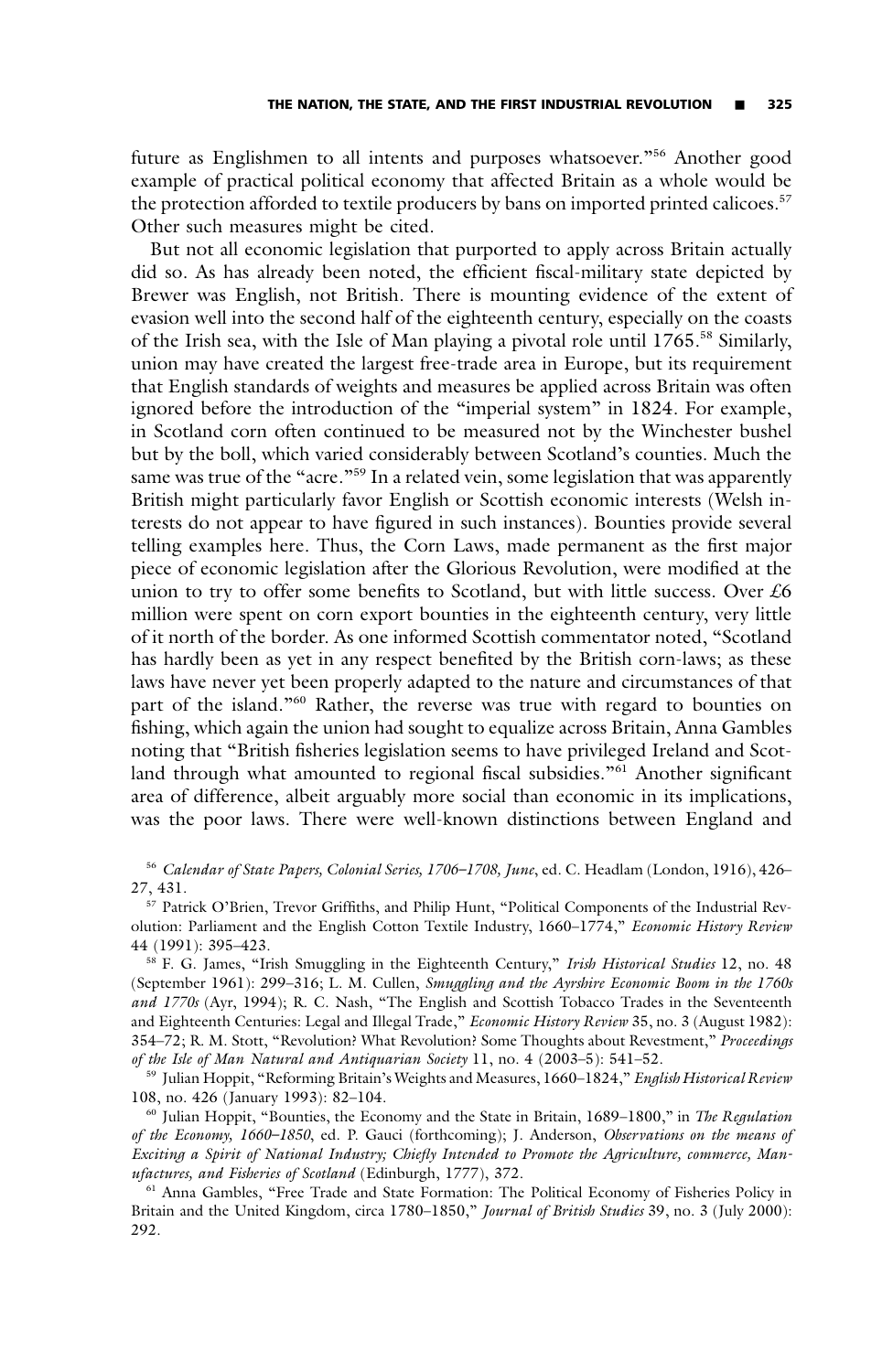Wales, on the one hand, and Scotland, on the other, with James Anderson judging in this case the advantage to the latter, the poor rates being "a burthensome tax, fraught with many growing evils, which has a natural tendency to enervate industry."62 But there was also some variation between parts of Wales and England. In 1770 the assize judges complained (interestingly to the Treasury) that in the counties of Anglesey and Caernavon local magistrates "after our repeated Admonitions, seem determined not to Execute the [Poor] Laws."63

Such variations sat alongside differences in levels of direct public spending on economic projects. Contemporaries appreciated some of the economic weaknesses of Scotland and Ireland, often feeling that greater public efforts were needed there to compensate for the lack of private enterprise and, in the Irish case, Anglocentric trade regulations. Crucially, the culture of improvement that was reasonably well articulated in England by 1660 came over the next century to exert considerable force in the other three nations.<sup>64</sup> Selfless and selfish motivations were involved: improvement patriotically sought to make one's country as strong as possible, even if the national origin of the ideas involved was immaterial, while higher rents or profits for individuals increased their chances of status enhancement. In England, the selfish motives were powerful because of reasonably widely diffused private capital that was, where necessary, buttressed by acts of parliament provided by a "reactive state."<sup>65</sup> As has been seen, this was much less common in Ireland and Scotland, but there the state was more willing and able to employ directly public funds for economic ends.

Scotland received public funds at and after the union to stimulate the domestic economy, funds that came to be particularly directed at the linen and fishing industries.<sup>66</sup> Article 15 of the union provided  $\pounds2,000$  annually for seven years to encourage the woolen industry, fisheries, and other manufactures. In 1718 a further annuity of  $£2,000$  was created, and from 1724 the surplus yield on the malt tax was also to be made available. This prompted the Convention of the Royal Burghs to argue for the funds to be administered by an independent body, leading to the statutory creation of a Board of Trustees for Fisheries and Manufactures

<sup>62</sup> Anderson, *Observations*, 460.

<sup>63</sup> The National Archives (TNA): Public Record Office (PRO), T1/487, fol. 314. Joanna Innes, "The Distinctiveness of the English Poor Laws, 1750–1850," in Winch and O'Brien, *The Political Economy of British Historical Experience*, 381–407; Peter Solar, "Poor Relief and English Economic Development before the Industrial Revolution," *Economic History Review* 48, no. 1 (February 1995): 1–22.

<sup>64</sup> Paul Slack, *From Reformation to Improvement: Public Welfare in Early Modern England* (Oxford, 1999), esp. 80–81; Toby Barnard, *Improving Ireland? Projects, Prophets and Profiteers, 1641–1786* (Dublin, 2008); Rosalind Mitchison, "Patriotism and National Identity in Eighteenth Century Scotland," in *Nationality and the Pursuit of National Independence*, ed. T. W. Moody (Belfast, 1978), 73–95; T. M. Devine, ed., *Lairds and Improvement in the Scotland of the Enlightenment* (Dundee, 1979); Sarah Tarlow, *The Archaeology of Improvement in Britain, 1750–1850* (Cambridge, 2007), 10–18; G. H. Jenkins, *The Foundations of Modern Wales: Wales, 1642–1780* (Oxford, 1987), 280.

<sup>65</sup> "The Reactive State: English Governance and Society, 1689–1750," in *Stilling the Grumbling Hive: The Response to Social and Economic Problems in England, 1689–1750*, ed. Lee Davison, Tim Hitchcock, Tim Keirn, and Robert B. Shoemaker (Stroud, 1992), xi–liv.

<sup>66</sup> Central government also spent £169,000 on roads in 1760–1800, well after their military purpose became secondary. Patrick Colquhoun, *A Treatise on the Wealth, Power, and Resources of the British Empire* (London, 1814), 228; *BPP*, 1868–89, 35:448.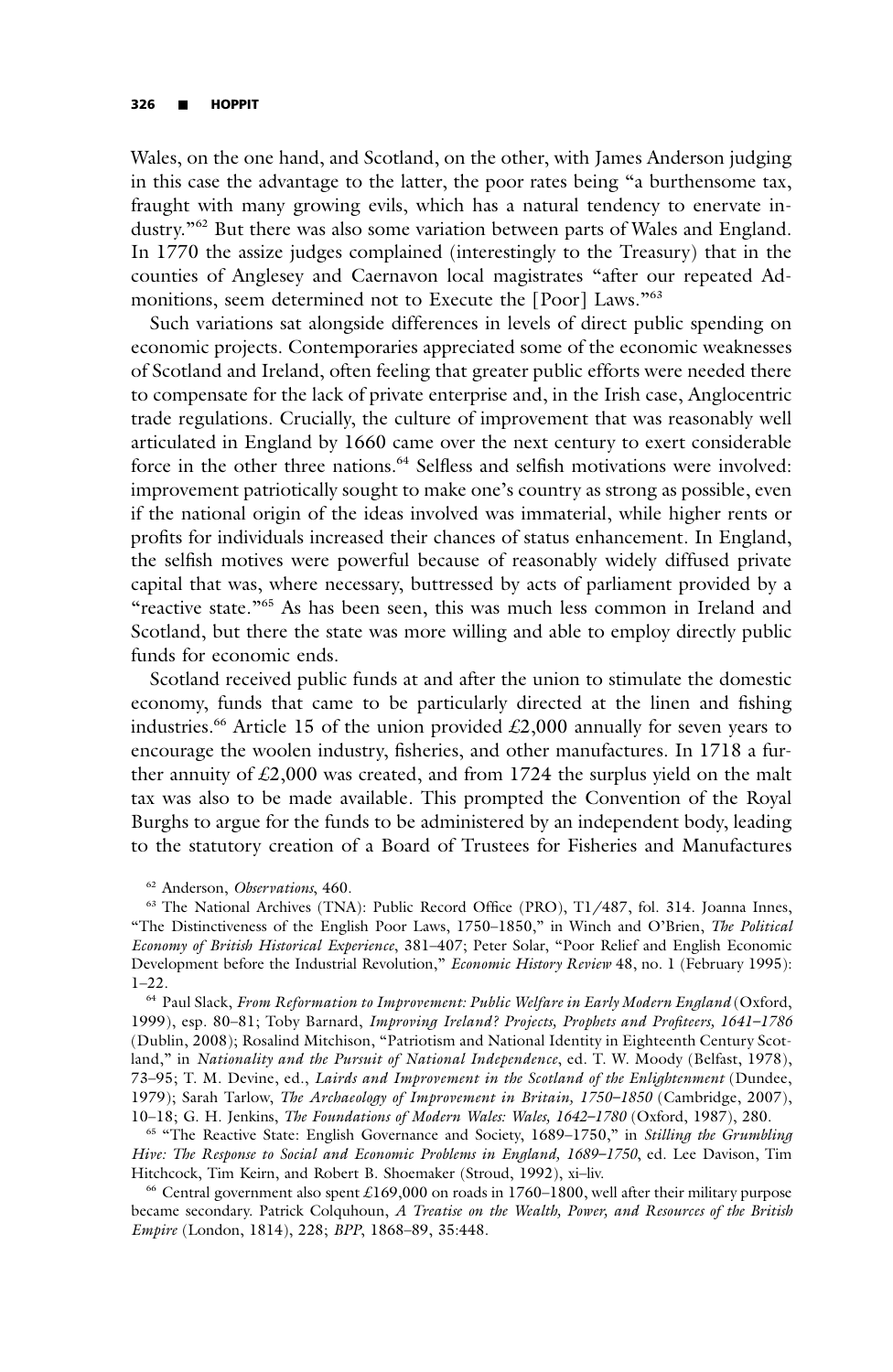in 1727, with an initial budget of  $\text{\pounds}6,000$  per annum.<sup>67</sup> Attention soon focused upon the linen industry, whose fortunes were significantly enhanced with the introduction of an export bounty in 1742 for British linens, in place (with a brief hiatus in the 1750s) until 1832. The board expended  $£236,000$  on the linen industry and £150,000 on flax production between 1727 and 1815.<sup>68</sup> Scotland's linen industry prospered under these stimulants, its output doubling every twenty years from 1730 to 1800.<sup>69</sup>

The considerable attempts to encourage the Scottish fishing industry were rather less successful. Governmental enthusiasm for this trade was very apparent between the restoration and the union, with several acts passed at Edinburgh, though the Royal Fishery Company established in 1670 was dismantled in 1690. In 1711 the Convention of the Royal Burghs and the Board of Trade in London investigated the Scottish fishing industry but to little significant effect. From 1727 the Board of Trustees gave out premiums to encourage the Scottish fisheries but gave this up in 1742 because of the losses incurred.<sup>70</sup> In 1749 the Free British Fishery Society was created by statute as a public-private venture to try to restart the Scottish fisheries in particular. The society's capital came from private subscriptions, but state bounties were provided to encourage both the building of shipping busses and the export of herring. Initially successful, the society ran into serious difficulties with the advent of war in  $1756$ .<sup>71</sup> But £647,000 were spent in bounties for the herring fisheries in Scotland between 1765 and 1796.<sup>72</sup>

Both before and after the union Scottish burghs often gained statutory authority to impose further duties on the sale of beer to help fund urban improvements of various sorts. "Scots burghs, by such means, gained less tightly constricted additions to their disposable funds than English corporations ever did by their local acts."<sup>73</sup> Not all such funds were spent on projects to improve local economies, notably markets and infrastructure, but a significant amount appears to have been. Moreover, other sources of public funds might be accessed. Thus, for example, the port of Greenock, developed by Sir John Shaw and opened in 1710 at a cost of £5,555, was paid for via a local tax on malt for 30 years.<sup>74</sup>

Comparable developments to those in Scotland also took place in Ireland. If Ireland lacked sufficient private capital to lead to a large number of specific acts to aid agricultural and infrastructural change, the public purse was very much fuller, encouraging legislators in Dublin to fund various economic projects, often through direct subsidies. The efforts made via the Linen Board (1711–1828) are the best known of these. Established with funds arising from the excise on tea, it

<sup>67</sup> R. H. Campbell, ed., *States of the Annual Progress of the Linen Manufacture, 1727–1754* (Edinburgh, 1964), v–vii.

<sup>68</sup> A. J. Durie, *The Scottish Linen Industry in the Eighteenth Century* (Edinburgh, 1979), 29, 164.

<sup>69</sup> A. J. Durie, *The British Linen Company, 1745–1775* (Edinburgh, 1996), 1–5.

<sup>70</sup> Bob Harris, "Scotland's Herring Fisheries and the Prosperity of the Nation, c. 1660–1760," *Scottish Historical Review* 79, no. 1 (April 2000): 39–60.

<sup>71</sup> Bob Harris, "Patriotic Commerce and National Revival: The Free British Fishery Society and British Politics, c. 1749–1758," *English Historical Review* 114, no. 456 (April 1999): 285–313.

<sup>72</sup> *Report Respecting the British fisheries* (1798), 218–25, reprinted in *House of Commons Sessional Papers of the Eighteenth Century*, ed. Sheila Lambert (Wilmington, DE, 1975), 118:506–13.

<sup>73</sup> Innes, *Inferior Politics*, 102.

<sup>74</sup> E. J. Graham, *A Maritime History of Scotland, 1650–1790* (East Linton, 2002), 319.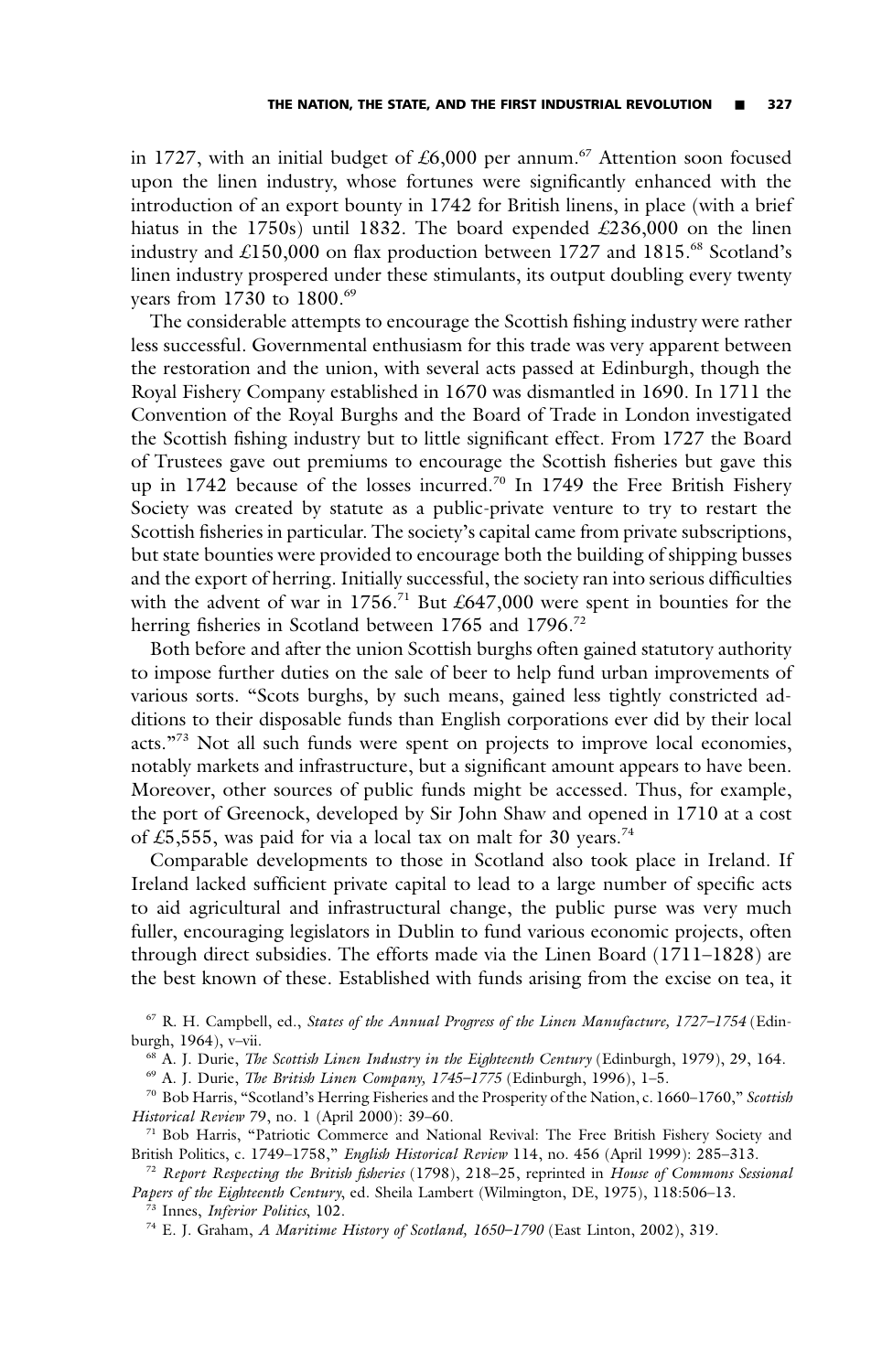also received effectively annual grants from 1721, totaling £247,340 by 1800.<sup>75</sup> The Linen Board was to encourage an industry judged well suited both to Irish conditions and to English interests and, if not entirely successful, was in a way "a remarkably progressive achievement for an eighteenth-century government," an "undeniable triumph."76 A similarly constituted and funded body to aid river improvement, canal building, and agricultural development began life in 1729, and some  $£900,000$  of public money was spent on canals by  $1787.^{77}$  Many other grants were also made, proliferating from midcentury. For example, in a two-week period in the autumn of 1755 the Irish House of Commons received fifty petitions seeking "encouragement" for various projects, including twenty-six relating to manufactures and thirteen to infrastructure. Grants totaling £55,800 were awarded. Moreover, a raft of bounties were also provided to encourage various areas of economic activity. As Conrad Gill nicely put it, "'Parliamentary Colbertism' had become as strong a force in Ireland as in any country in Europe."<sup>78</sup> As yet no overall figure is available for the amount of public finance pumped into the domestic Irish economy in the eighteenth century by the Dublin parliament, but it was certainly very substantial, dwarfing what was attempted in England and Scotland. Yet, as Barnard has remarked, "how far into society the benefits reached, may be questioned"; certainly in the end such funds were unable to make up for the lack of private capital.<sup>79</sup>

> ---

I have tried in this article to heed S. R. Epstein's cogent warning against projecting "backwards in time a form of centralised sovereignty and jurisdictional integration that was first achieved in Continental Europe in the nineteenth century."<sup>80</sup> It is, of course, tempting to see nationhood and state formation in Britain between 1660 and 1801 as involving marked consolidation and centralization, with England coming to exercise increasing authority over Ireland, Scotland, and Wales, especially through the efforts of the sovereign parliament after 1688.<sup>81</sup> Certainly some such developments took place, but, as this article has shown, the Glorious Revolution generated both centrifugal and centripetal forces. The legislative activity of all three parliaments of the four nations was significantly invig-

<sup>77</sup> Toby Barnard, *The Kingdom of Ireland, 1641–1760* (Basingstoke, 2004), 88; E. Magennis, "Coal, Corn and Canals: Parliament and the Dispersal of Public Moneys 1695–1772," *Parliamentary History* 20, no. 1 (February 2001): 74.

<sup>78</sup> Magennis, "Coal, Corn and Canals," 81; Conrad Gill, *The Rise of the Irish Linen Industry* (Oxford, 1925), 197.

<sup>79</sup> Barnard, *Kingdom of Ireland*, 82; Magennis, "Coal, Corn and Canals," 86.

<sup>80</sup> S. R. Epstein, *Freedom and Growth: The Rise of States and Markets in Europe, 1300–1750* (London, 2000), 6. Also J. P. Greene, *Negotiated Authorities: Essays in Colonial Political and Constitutional History* (Charlottesville, VA, 1994), 11, 23.

<sup>81</sup> Michael Hechter, *Internal Colonialism: The Celtic Fringe in British National Development, 1536– 1966* (London, 1975).

<sup>75</sup> T. J. Kiernan, *History of the Financial Administration of Ireland to 1817* (London, 1930), 165– 79; Harry Gribbon, "The Irish Linen Board, 1711–1828," in *The Warp of Ulster's Past*, ed. Marilyn Cohen (Basingstoke, 1997), 71–91.

<sup>76</sup> Edith Mary Johnston-Liik, *History of the Irish Parliament, 1692–1800*, 6 vols. (Belfast, 2002), 1: 307; Barnard, *Improving Ireland?* 168.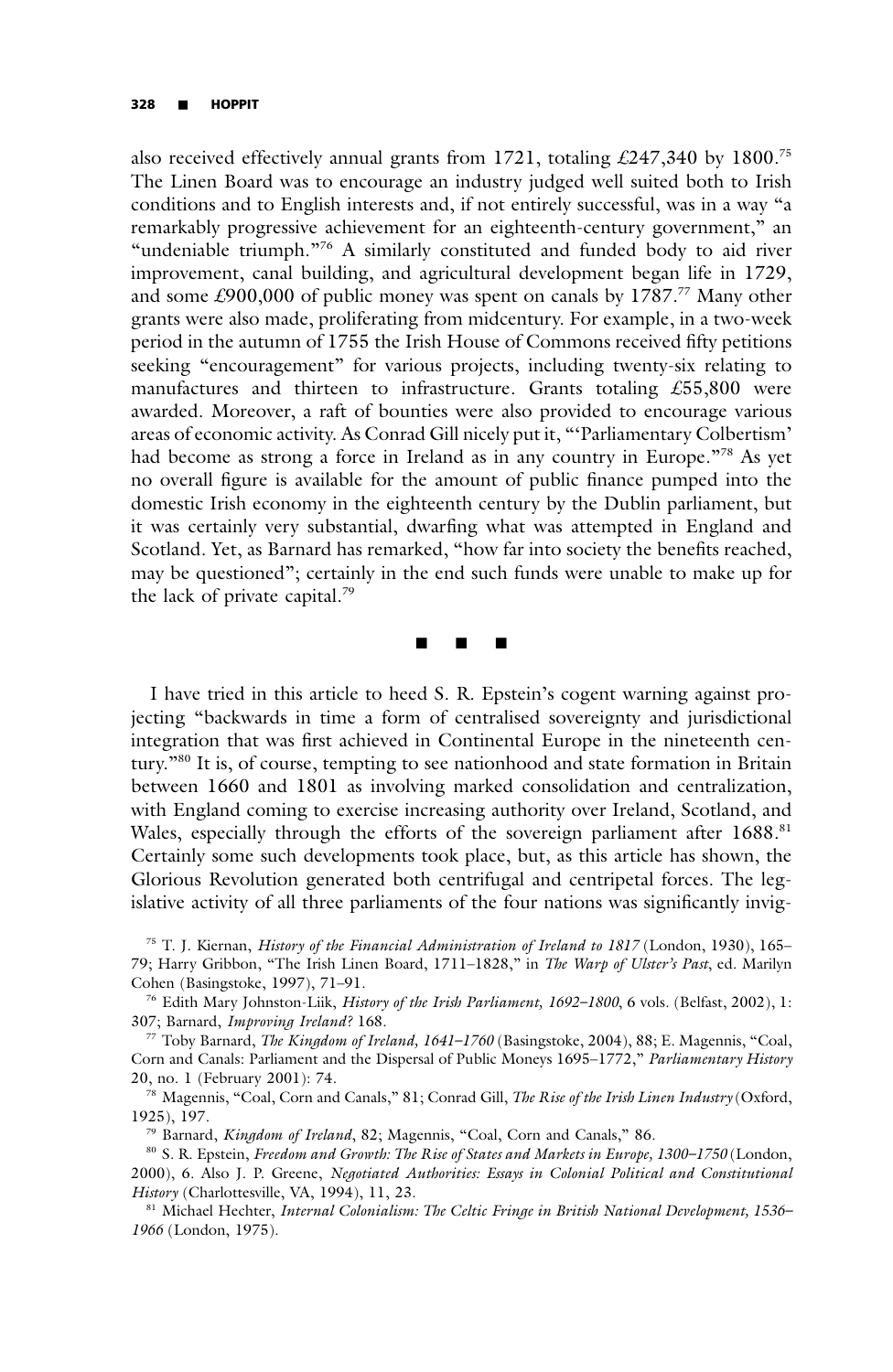orated after 1688, marking an important step in the evolution of Britain and Ireland from a "multiple kingdom" to a "composite state" of unequal parts.<sup>82</sup>

It was also the case that domestically the state in Britain was more multilayered and multistranded than is usually appreciated, such that to focus only upon fiscalmilitary or mercantilist considerations is to miss too much. Moreover, neither the authority of the British fiscal-military state nor the pursuit or experience of legislation was felt consistently across Britain (or indeed the four nations). The application of general legislation was often patchy in national terms, but this article has also stressed the need to consider all types of legislation—that parliament influenced the economy through both broad and specific measures. The latter were very numerous, collectively influencing economic activity profoundly and extensively. But there were very clear differences in the scope and subject matter of the legislation of the three parliaments; specific interests sought legislation at all three, but this was much more marked in the case of the English at Westminster. Crucially, Scotland, which had generated so much legislation before 1707, developed in the eighteenth century without resorting to Westminster for legislation on a significant scale. Moreover, if the explanation for its economic success is put down to incorporation within England's empire with union, then such an argument plainly cannot be made in the Irish case after 1800. Before then, the Dublin parliament was available to economic interests through the eighteenth century, especially from 1782, and invested significant amounts of public funds in schemes for economic improvement, yet even then Ireland's economy did not develop along British lines.<sup>83</sup>

The Welsh case has pointed to the need to take into account differences in the demand for legislation from propertied interests, demand that reflected the perceived potential of the underlying economy. From this perspective the state can reasonably be designated as "reactive." In turn, the power of political institutions should not be exaggerated relative to fundamentals such as the geographical distribution of vital raw materials. But that does not mean that Westminster was a neutral or passive institution that can be lightly discounted. Not only did it legislate extensively relating to economic matters, but such legislation might be consequent upon significantly changing notions of property rights and market fundamentals, as the cases of the Corn Laws, enclosure, and slavery attest.

A further crucial point suggested by this article is that the Westminster parliament was not straightforwardly the sovereign power at the center of a single, unitary jurisdiction. In practice it also sat amid other forms of authority, often quite strong ones. The Scottish case is especially important here. Its propertied interests sought relatively little legislation at Westminster. An important part of the explanation appears to be due to the strength of other institutions closer to home, especially the Convention of the Royal Burghs and the Court of Session. As yet very little is known about the work undertaken in them, either in the round or in relation

<sup>82</sup> J. H. Elliott, "A Europe of Composite Monarchies," *Past and Present*, no. 137 (November 1992): 48–71; H. G. Koenigsberger, "Composite States, Representative Institutions and the American Revolution," *Historical Research* 62, no. 148 (June 1989): 135–53; David Hayton, "Constitutional Experiments and Political Expediency, 1689–1725," in Ellis and Barber, *Conquest and Union*, 276–305.

<sup>83</sup> Interesting points are made in S. J. Connolly, R. A. Houston, and R. J. Morris, "Identity, Conflict and Economic Change: Themes and Issues," in *Conflict, Identity and Economic Development: Ireland and Scotland, 1600–1939*, ed. S. J. Connolly, R. A. Houston, and R. J. Morris (Preston, 1995), 1–13.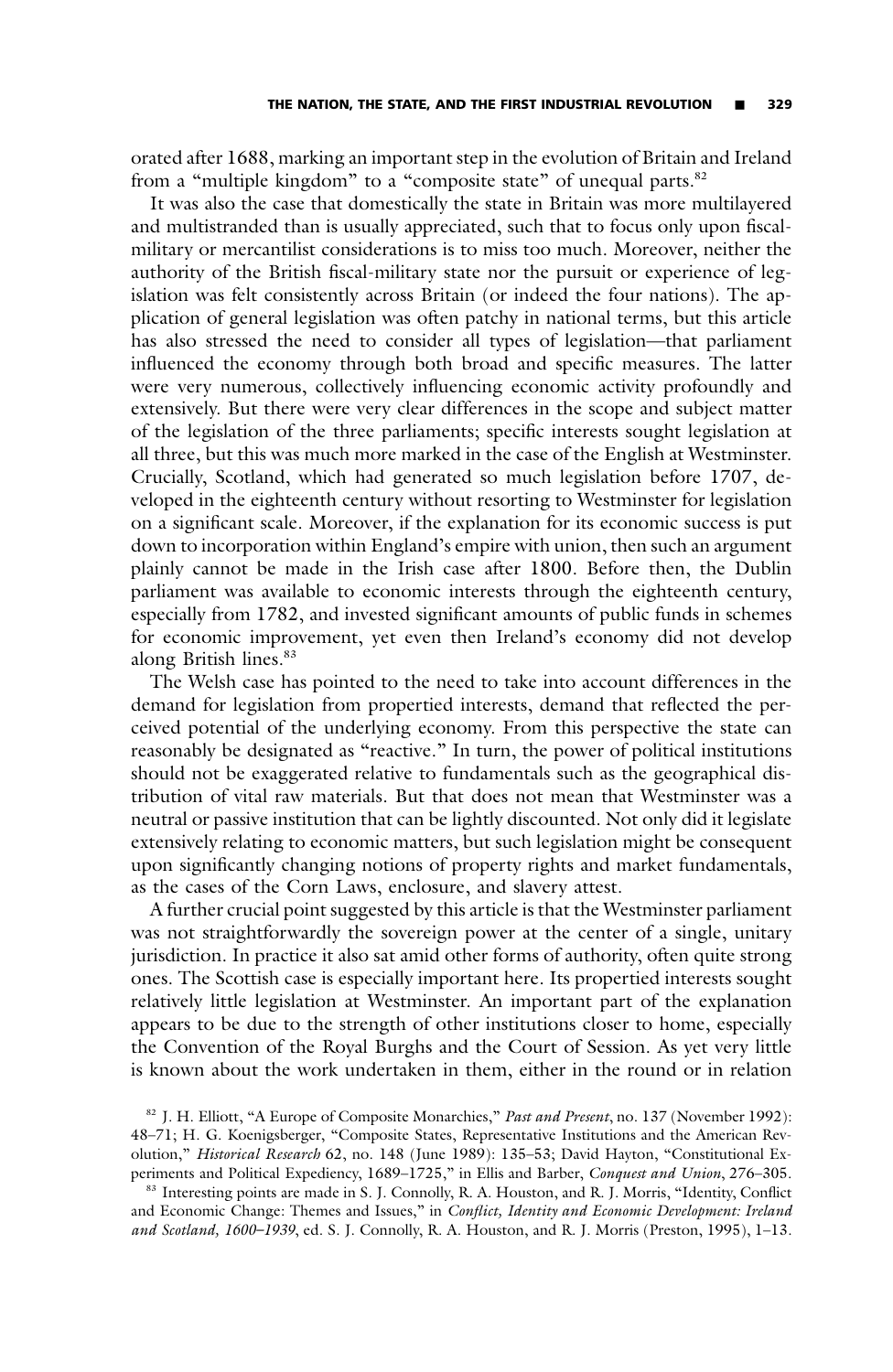### **330 ■ HOPPIT**

to economic activity, but it does seem reasonable to conclude that the strength of Scotland's civic institutions was indeed such that in this period "Scottish sovereignty became modern and dynamic, but it was not associated with a parliament."<sup>84</sup> Even in the case of England and Wales it is worth remembering that many disputes over property might be resolved either by act of parliament or by a chancery decree and that the latter were numerous both before and after 1688.<sup>85</sup> And if parliament made laws, judges applied them, often with considerable discretion, perhaps especially in Scotland.<sup>86</sup> The proliferation of statutes in this period only increased the opportunity for judicial discretion.

Such complexities play, of course, upon broader visions of the trajectories of British history. Britain has been an inherently multinational state since at least 1603 but not a unitary, federal, or confederal one. If it might be called a "union state," the nature of the union has gone through more substantial twists and turns than is often acknowledged. $87$  The Glorious and the industrial revolutions were part of that, while the links (and, in places, the absence of links) from the former to the latter bring out some of the meaning of the twists and turns. This can suggest a very different view than both the old and the new Whig interpretation, of fluctuation as well as achievement; of divergence as well as of convergence; and, in particular, of uncertainty and ambiguity in connections between the individual, the nation, and the state. Mischievously, it might be recalled that, in fact, the Whig interpretation always existed alongside that of "perfidious Albion," of a country inclined to kill its kings, abandon its allies, bully its neighbors, and posture hypocritically.<sup>88</sup>

This is not, however, to deny the distinctive nature of Britain's history between the late seventeenth and late eighteenth centuries. The consequences of the Glorious Revolution and the growth of Britain's economy in the eighteenth century were unusual.<sup>89</sup> But a distinctive history is not necessarily an exemplary one. Indeed, as O'Brien and Bates have argued, on a priori grounds it seems reasonable to argue that Britain's economic precocity made it ill suited to provide a guide

<sup>88</sup> H. D. Schmidt, "The Idea and Slogan of 'Perfidious Albion,'" *Journal of the History of Ideas* 14, no. 4 (October 1953): 604–16; David A. Bell, *The Cult of the Nation in France: Inventing Nationalism, 1680–1800* (Cambridge, MA, 2001), chap. 3; Frances Acomb, *Anglophobia in France, 1763–1789: An Essay in the History of Constitutionalism and Nationalism* (Durham, NC, 1950); Norman Hampson, *The Perfidy of Albion: French Perceptions of England during the French Revolution* (Houndmills, 1998); Bernard Crick, "The English and the British," in *National Identities: The Constitution of the United Kingdom*, ed. B. Crick (Oxford, 1991), 96.

<sup>89</sup> I go some of the way with Steve Pincus, *1688: The First Modern Revolution* (New Haven, CT, 2009), but I put much greater weight on the collective importance of specific legislation and the multinational aspects of political action than he does.

<sup>&</sup>lt;sup>84</sup> Alexander Murdoch, "Scottish Sovereignty in the Eighteenth Century," in *The Challenge of Westminster: Sovereignty, Devolution and Independence*, ed. H. T. Dickinson and M. Lynch (East Lothian, 2000), 49.

<sup>85</sup> Henry Horwitz and Patrick Polden, "Continuity or Change in the Court of Chancery in the Seventeenth and Eighteenth Centuries?" *Journal of British Studies* 35, no. 1 (January 1996): 24–57. <sup>86</sup> Connolly, Houston, and Morris, "Identity, Conflict and Economic Change," 2.

<sup>87</sup> McLean and McMillan, *State of the Union*, 6.